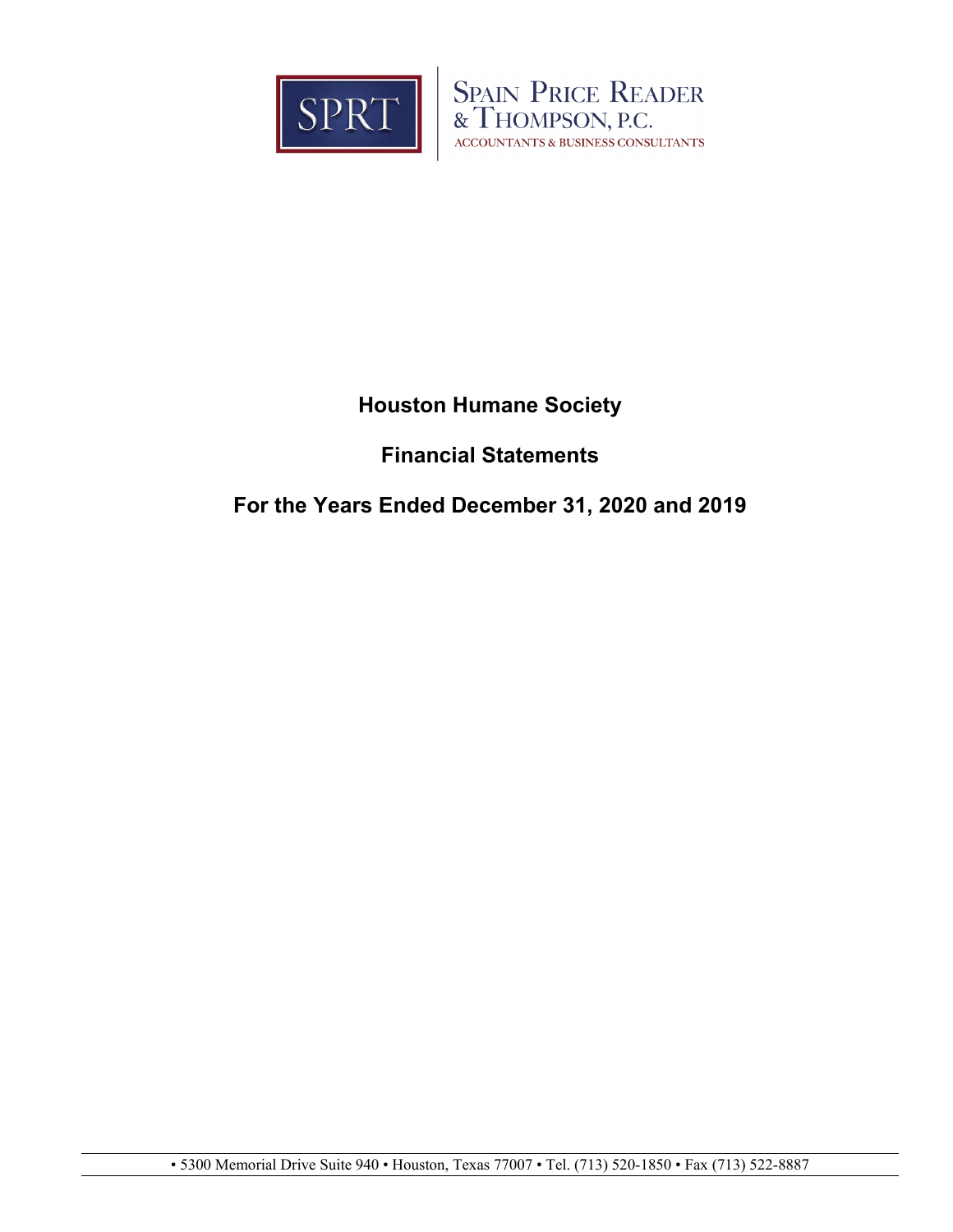# HOUSTON HUMANE SOCIETY

# **CONTENTS**

|                                                      | PAGE |
|------------------------------------------------------|------|
| Independent Auditors' Report                         |      |
| <b>Financial Statements</b>                          |      |
| <b>Statements of Financial Position</b>              | 2    |
| Statement of Activities - December 31, 2020          | 4    |
| Statement of Activities - December 31, 2019          | 5    |
| Statement of Functional Expenses - December 31, 2020 | 6    |
| Statement of Functional Expenses - December 31, 2019 |      |
| <b>Statements of Cash Flows</b>                      | 8    |
| Notes to Financial Statements                        | 9    |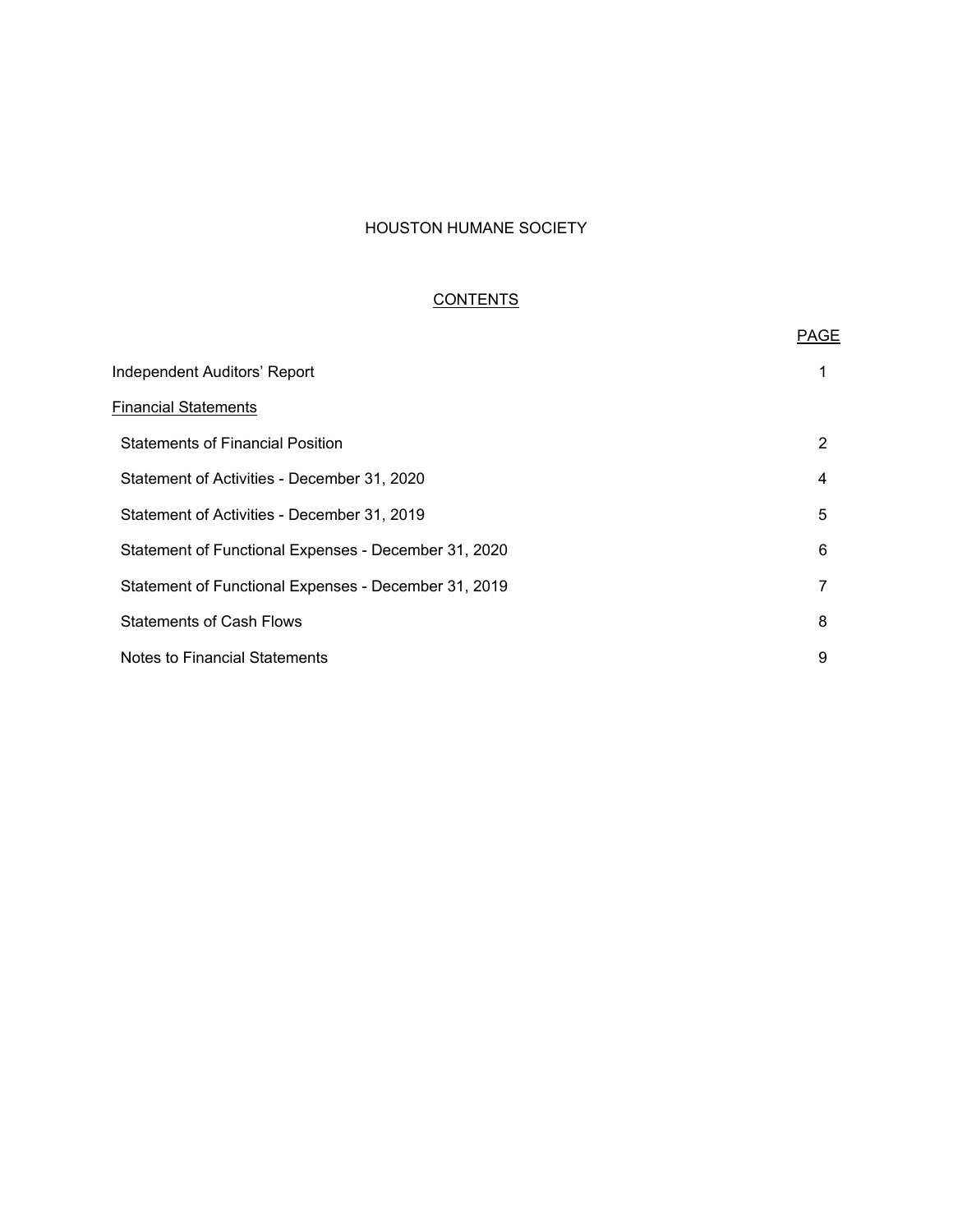

# INDEPENDENT AUDITORS' REPORT

**SPAIN PRICE READER** 

ACCOUNTANTS & BUSINESS CONSULTANTS

& THOMPSON, P.C.

To the Board of Trustees of Houston Humane Society Houston, Texas

# **Report on the Financial Statements**

We have audited the accompanying financial statements of Houston Humane Society (a nonprofit organization), which comprise the statements of financial position as of December 31, 2020 and 2019, and the related statements of activities, functional expenses, and cash flows for the years then ended, and the related notes to the financial statements.

# **Management's Responsibility for the Financial Statements**

Management is responsible for the preparation and fair presentation of these financial statements in accordance with accounting principles generally accepted in the United States of America; this includes the design, implementation, and maintenance of internal control relevant to the preparation and fair presentation of financial statements that are free from material misstatement, whether due to fraud or error.

# **Auditors' Responsibility**

Our responsibility is to express an opinion on these financial statements based on our audits. We conducted our audits in accordance with auditing standards generally accepted in the United States of America. Those standards require that we plan and perform the audits to obtain reasonable assurance about whether the financial statements are free from material misstatement.

An audit involves performing procedures to obtain audit evidence about the amounts and disclosures in the financial statements. The procedures selected depend on the auditors' judgment, including the assessment of the risks of material misstatement of the financial statements, whether due to fraud or error. In making those risk assessments, the auditors consider internal control relevant to the entity's preparation and fair presentation of the financial statements in order to design audit procedures that are appropriate in the circumstances, but not for the purpose of expressing an opinion on the effectiveness of the entity's internal control. Accordingly, we express no such opinion. An audit also includes evaluating the appropriateness of accounting policies used and the reasonableness of significant accounting estimates made by management, as well as evaluating the overall presentation of the financial statements.

We believe that the audit evidence we have obtained is sufficient and appropriate to provide a basis for our audit opinion.

# **Opinion**

In our opinion, the financial statements referred to above present fairly, in all material respects, the financial position of Houston Humane Society as of December 31, 2020 and 2019, and the changes in net assets and its cash flows for the years then ended in accordance with accounting principles generally accepted in the United States of America.

Spain, Price, Reader & Ohompson P.C.

Houston, Texas October 20, 2021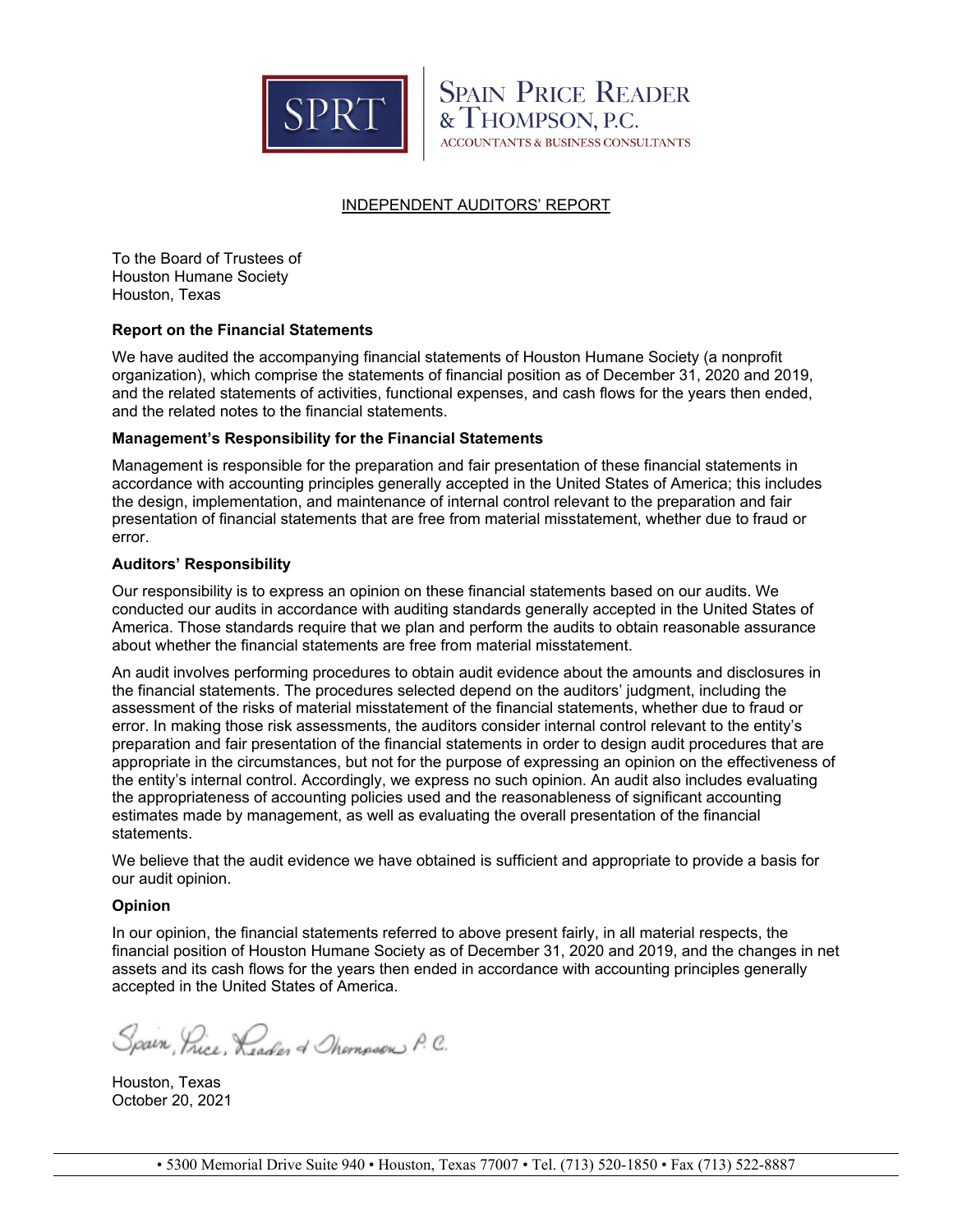# HOUSTON HUMANE SOCIETY STATEMENTS OF FINANCIAL POSITION DECEMBER 31, 2020 AND 2019

|                                                | 2020            | 2019            |
|------------------------------------------------|-----------------|-----------------|
| <b>ASSETS</b>                                  |                 |                 |
| <b>Current assets</b>                          |                 |                 |
| Cash and cash equivalents                      | \$<br>2,406,972 | \$<br>2,060,554 |
| Investments                                    | 12,707,914      | 10,606,485      |
| Other assets                                   | 14,661          | 15,332          |
|                                                | 15,129,547      | 12,682,371      |
|                                                |                 |                 |
| <b>Property and equipment</b>                  |                 |                 |
| Automobiles                                    | 249,244         | 214,772         |
| Furniture and fixtures                         | 389,587         | 389,587         |
| Computer equipment                             | 180,420         | 180,420         |
| Machinery and equipment                        | 1,255,725       | 1,106,285       |
| Buildings and land                             | 11,972,371      | 11,972,371      |
|                                                | 14,047,347      | 13,863,435      |
| Less accumulated depreciation and amortization | 4,567,223       | 4,219,728       |
|                                                |                 |                 |
|                                                | 9,480,124       | 9,643,707       |
| <b>Endowment investments</b>                   |                 |                 |
| Investments                                    | 838,163         | 838,163         |
|                                                | \$25,447,834    | \$23,164,241    |
|                                                |                 |                 |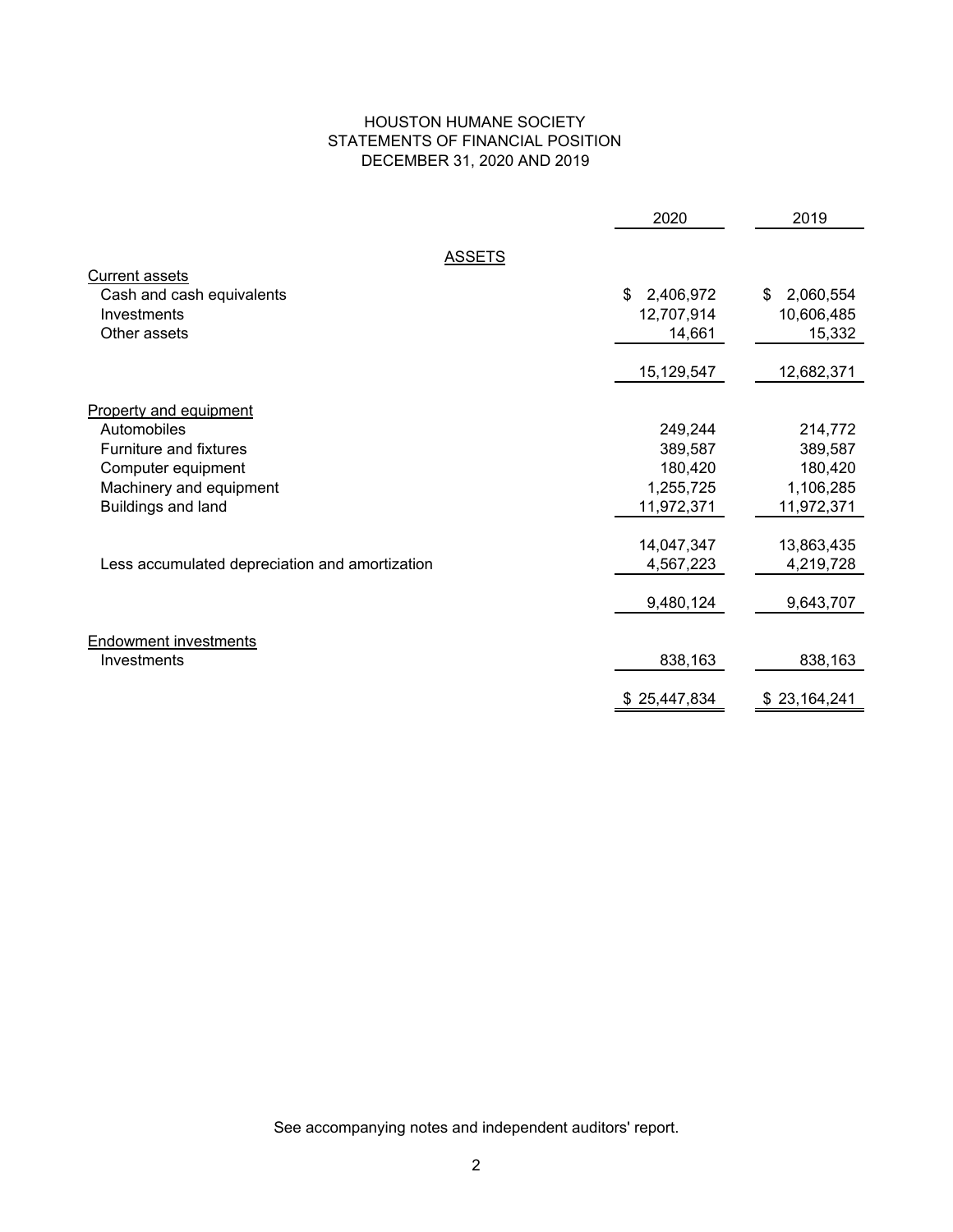# HOUSTON HUMANE SOCIETY STATEMENTS OF FINANCIAL POSITION DECEMBER 31, 2020 AND 2019

|                                                                     |                                   | 2020                    | 2019                    |  |
|---------------------------------------------------------------------|-----------------------------------|-------------------------|-------------------------|--|
|                                                                     | <b>LIABILITIES AND NET ASSETS</b> |                         |                         |  |
| <b>Current liabilities</b><br>Accounts payable<br>Accrued expenses  |                                   | \$<br>184,214<br>86,570 | \$<br>159,609<br>37,093 |  |
|                                                                     |                                   | 270,784                 | 196,702                 |  |
| Net assets<br>Without donor restrictions<br>With donor restrictions |                                   | 22,488,379<br>2,688,671 | 20,113,958<br>2,853,581 |  |
|                                                                     |                                   | 25,177,050              | 22,967,539              |  |
|                                                                     |                                   | \$25,447,834            | \$23,164,241            |  |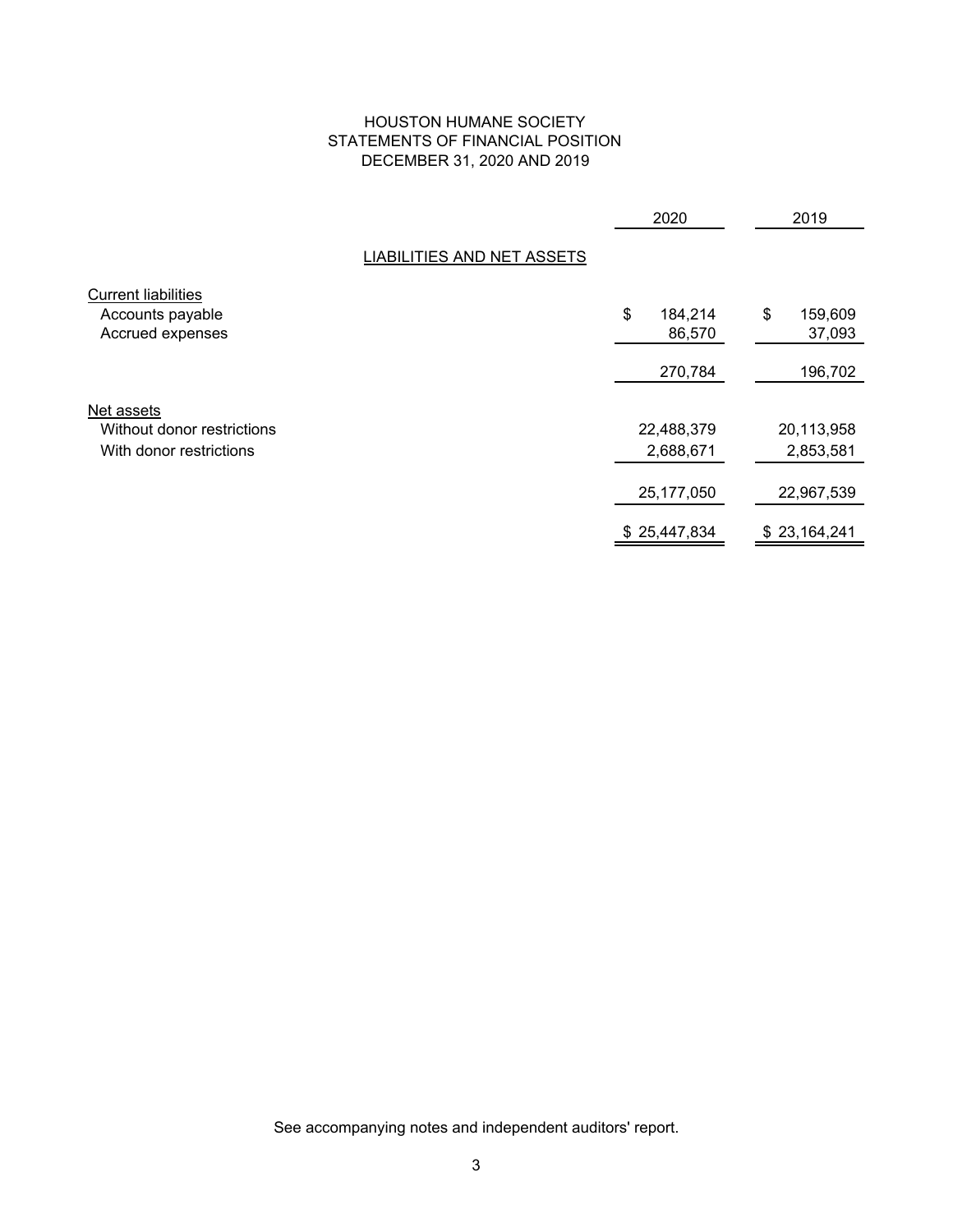# HOUSTON HUMANE SOCIETY STATEMENT OF ACTIVITIES FOR THE YEAR ENDED DECEMBER 31, 2020

|                                                                                 | <b>WITHOUT</b><br><b>DONOR</b><br><b>RESTRICTIONS</b> |    | <b>WITH DONOR</b><br><b>RESTRICTIONS</b> |    | <b>TOTAL</b> |
|---------------------------------------------------------------------------------|-------------------------------------------------------|----|------------------------------------------|----|--------------|
| Revenues and other support                                                      |                                                       |    |                                          |    |              |
| Contributions<br>Special events, net of costs of<br>direct benefit to donors of | \$<br>4,530,638                                       | \$ | 119,171                                  | \$ | 4,649,809    |
| \$8,233                                                                         | 123,197                                               |    |                                          |    | 123,197      |
| Merchandise sales                                                               | 25,009                                                |    |                                          |    | 25,009       |
| Service fees                                                                    | 3,222,621                                             |    |                                          |    | 3,222,621    |
| Interest and dividend income                                                    | 256,940                                               |    |                                          |    | 256,940      |
| SBA loan gain                                                                   | 554,530                                               |    |                                          |    | 554,530      |
| Other income                                                                    | 20,265                                                |    |                                          |    | 20,265       |
| Net gain on investments<br>Net assets released from restrictions:               | 433,786                                               |    |                                          |    | 433,786      |
| Appropriation for expenditure                                                   | 149,886                                               |    | (149, 886)                               |    |              |
| Satisfaction of donor restrictions                                              | 134,195                                               |    | (134, 195)                               |    |              |
|                                                                                 | 9,451,067                                             |    | (164, 910)                               |    | 9,286,157    |
| <b>Expenses</b>                                                                 |                                                       |    |                                          |    |              |
| Program service:                                                                |                                                       |    |                                          |    |              |
| <b>Shelter</b>                                                                  | 2,660,772                                             |    |                                          |    | 2,660,772    |
| Spay/Neuter Clinic                                                              | 3,377,627                                             |    |                                          |    | 3,377,627    |
| <b>Cruelty Rescue</b><br>Supporting services:                                   | 293,048                                               |    |                                          |    | 293,048      |
| Fund-raising                                                                    | 584,278                                               |    |                                          |    | 584,278      |
| General and administrative                                                      | 160,922                                               |    |                                          |    | 160,922      |
|                                                                                 | 7,076,647                                             |    |                                          |    | 7,076,647    |
| Change in net assets                                                            | 2,374,420                                             |    | (164, 910)                               |    | 2,209,510    |
| Net assets, beginning of year                                                   | 20,113,959                                            |    | 2,853,581                                |    | 22,967,540   |
| Net assets, end of year                                                         | \$<br>22,488,379                                      | \$ | 2,688,671                                | \$ | 25,177,050   |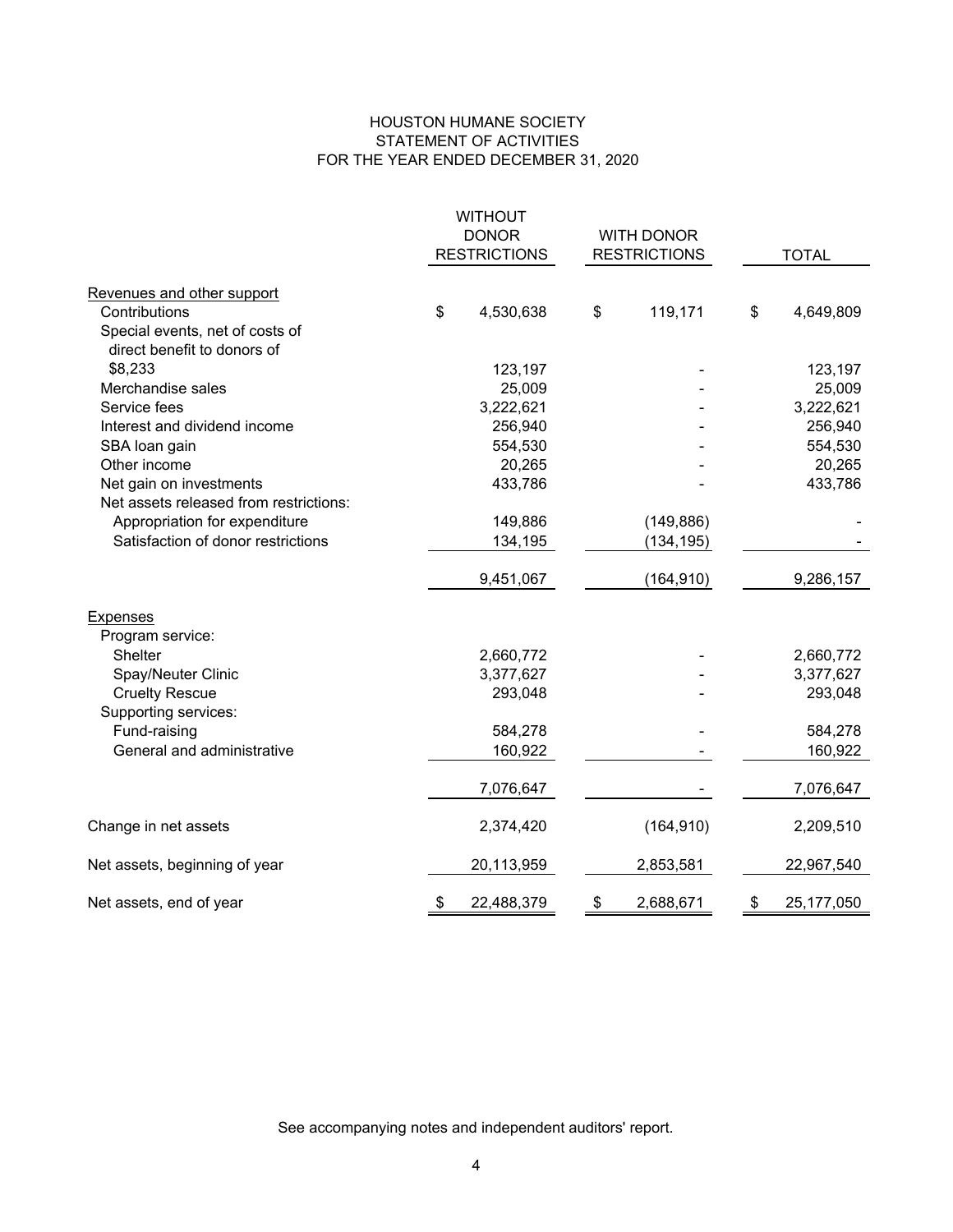# HOUSTON HUMANE SOCIETY STATEMENT OF ACTIVITIES FOR THE YEAR ENDED DECEMBER 31, 2019

|                                                                   | <b>WITHOUT</b>   | <b>DONOR</b><br><b>WITH DONOR</b><br><b>RESTRICTIONS</b><br><b>RESTRICTIONS</b> |            | <b>TOTAL</b> |            |
|-------------------------------------------------------------------|------------------|---------------------------------------------------------------------------------|------------|--------------|------------|
| Revenues and other support                                        |                  |                                                                                 |            |              |            |
| Contributions                                                     | \$<br>2,669,129  | \$                                                                              | 141,541    | \$           | 2,810,670  |
| Special events, net of costs of<br>direct benefit to donors of    |                  |                                                                                 |            |              |            |
| \$16,982                                                          |                  | 91,420                                                                          |            |              | 91,420     |
| Merchandise sales                                                 |                  | 24,745                                                                          |            |              | 24,745     |
| Service fees                                                      | 3,738,393        |                                                                                 |            |              | 3,738,393  |
| Interest income                                                   |                  | 232,458                                                                         | 26,990     |              | 259,448    |
| Other income                                                      |                  | 9,515                                                                           |            |              | 9,515      |
| Net gain on investments<br>Net assets released from restrictions: |                  | 441,330                                                                         | 86,068     |              | 527,398    |
| Appropriation for expenditure                                     |                  | 113,058                                                                         | (113,058)  |              |            |
| Satisfaction of donor restrictions                                |                  | 227,922                                                                         | (227, 922) |              |            |
|                                                                   | 7,547,970        |                                                                                 | (86, 381)  |              | 7,461,589  |
| <b>Expenses</b>                                                   |                  |                                                                                 |            |              |            |
| Program service:                                                  |                  |                                                                                 |            |              |            |
| Shelter                                                           | 1,952,192        |                                                                                 |            |              | 1,952,192  |
| Spay/Neuter Clinic                                                | 3,433,678        |                                                                                 |            |              | 3,433,678  |
| <b>Cruelty Rescue</b><br>Supporting services:                     |                  | 229,525                                                                         |            |              | 229,525    |
| Fund-raising                                                      |                  | 443,936                                                                         |            |              | 443,936    |
| General and administrative                                        |                  | 177,404                                                                         |            |              | 177,404    |
|                                                                   | 6,236,735        |                                                                                 |            |              | 6,236,735  |
| Change in net assets                                              | 1,311,235        |                                                                                 | (86, 381)  |              | 1,224,854  |
| Net assets, beginning of year                                     | 18,802,723       |                                                                                 | 2,939,962  |              | 21,742,685 |
| Net assets, end of year                                           | \$<br>20,113,958 | \$                                                                              | 2,853,581  | \$           | 22,967,539 |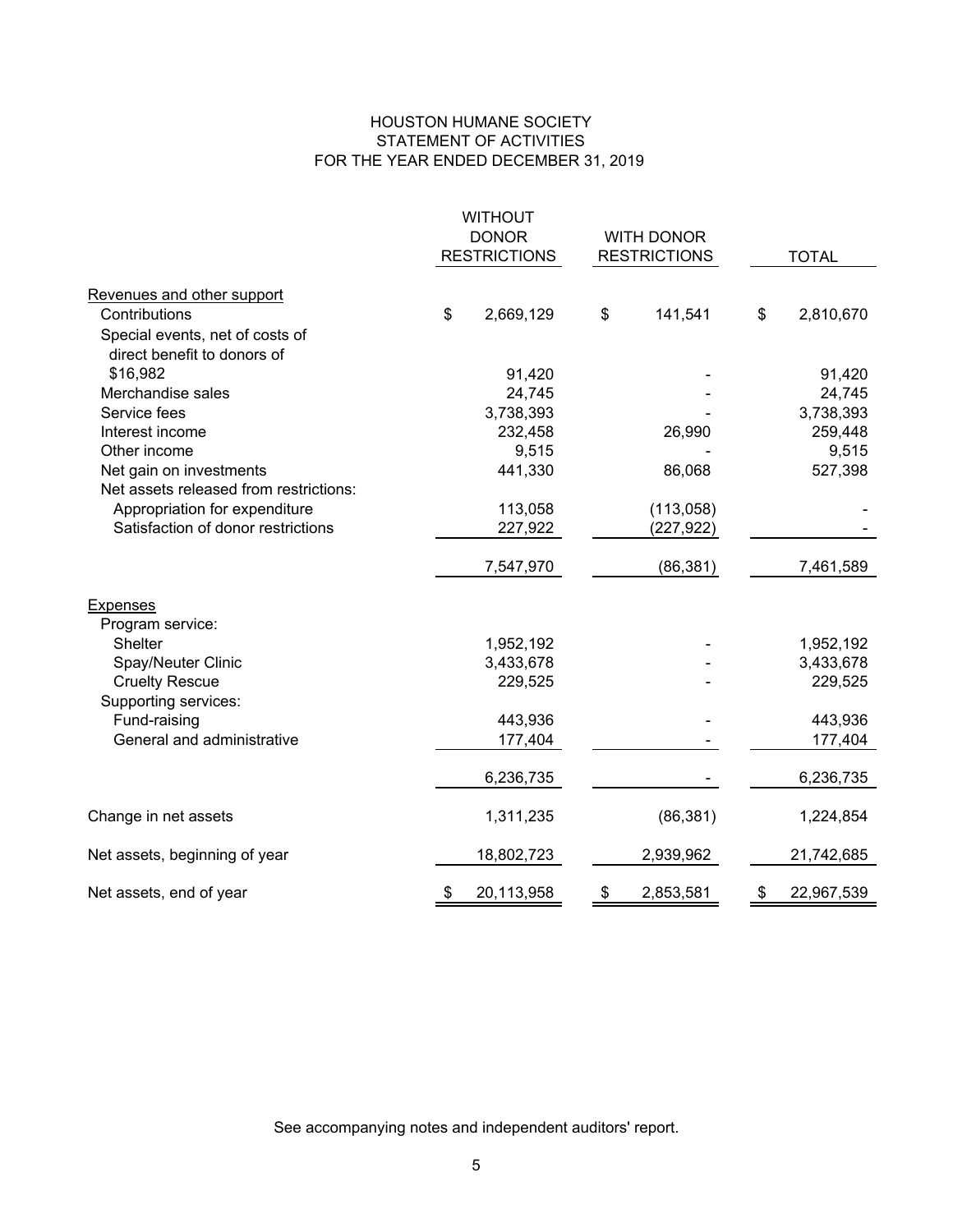#### HOUSTON HUMANE SOCIETY STATEMENT OF FUNCTIONAL EXPENSESFOR THE YEAR ENDED DECEMBER 31, 2020

|                                               | Shelter<br>Expenses      | Spay/Neuter<br>Clinic      | Cruelty<br>Rescue       | Fund-Raising           | General and<br>Administrative | Total                      |
|-----------------------------------------------|--------------------------|----------------------------|-------------------------|------------------------|-------------------------------|----------------------------|
| Salaries and related expenses                 |                          |                            |                         |                        |                               |                            |
| <b>Salaries</b><br>Payroll taxes and benefits | \$<br>920,801<br>155,606 | 1,459,602<br>\$<br>111,227 | \$<br>191,309<br>14,812 | \$<br>112,484<br>9,822 | \$<br>29,087<br>2,530         | 2,713,283<br>\$<br>293,997 |
|                                               | 1,076,407                | 1,570,829                  | 206,121                 | 122,306                | 31,617                        | 3,007,280                  |
| Operating expenses                            |                          |                            |                         |                        |                               |                            |
| Accounting                                    | 19,517                   | 38,491                     | 579                     | 6,501                  | 11,486                        | 76,574                     |
| Advertising                                   | 24,842                   | 25,562                     | 1,029                   | 222                    |                               | 51,655                     |
| General education and publicity               | 73,561                   | 74,462                     |                         |                        |                               | 148,023                    |
| <b>Bank charges</b>                           | 37,061                   | 58,597                     | 7,669                   | 6,033                  | 19,299                        | 128,659                    |
| Contracted services                           | 55,839                   | 145,468                    | 5,369                   | 32,455                 |                               | 239,131                    |
| Cost of sales                                 | 983,250                  | 1,001,202                  | 5,587                   |                        |                               | 1,990,039                  |
| Insurance                                     | 45,218                   | 213,561                    | 10,726                  | 35,933                 | 53,900                        | 359,338                    |
| Maintenance and repairs                       | 22,099                   | 71,419                     | 20,967                  | 256                    |                               | 114,741                    |
| Office equipment                              | 13,274                   | 22,570                     | 4,099                   | 4,084                  |                               | 44,027                     |
| Postage                                       | 429                      | 1,931                      | 215                     | 86,733                 |                               | 89,308                     |
| Printing                                      |                          |                            |                         | 239,190                |                               | 239,190                    |
| Supplies - office                             | 5,149                    | 6,808                      | 1,731                   | 3,478                  |                               | 17,166                     |
| Supplies - other                              | 9,446                    | 16,491                     | 85                      | 2,062                  |                               | 28,084                     |
| Telephone                                     | 5,155                    | 12,887                     | 2,578                   | 2,426                  | 1,213                         | 24,259                     |
| Travel, education and seminars                | 605                      | 1,171                      | 1,812                   | 478                    | 718                           | 4,784                      |
| <b>Utilities</b>                              | 58,337                   | 11,575                     | 251                     | 8,255                  | 4,127                         | 82,545                     |
| Other expenses                                | 26,597                   | 29,134                     | 13,449                  | 1,751                  | 2,624                         | 73,555                     |
| Loss on asset disposal                        |                          |                            |                         |                        |                               |                            |
| Disaster relief expenses                      | 241                      |                            |                         |                        |                               | 241                        |
| Special events                                |                          |                            |                         | 10,553                 |                               | 10,553                     |
|                                               | 1,380,620                | 1,731,329                  | 76,146                  | 440,410                | 93,367                        | 3,721,872                  |
| Total operating expenses and                  |                          |                            |                         |                        |                               |                            |
| salaries before depreciation                  | 2,457,027                | 3,302,158                  | 282,267                 | 562,716                | 124,984                       | 6,729,152                  |
| Depreciation and amortization                 | 203,745                  | 75,469                     | 10,781                  | 21,562                 | 35,938                        | 347,495                    |
|                                               | 2,660,772<br>\$          | 3,377,627<br>\$            | \$<br>293,048           | \$<br>584,278          | \$<br>160,922                 | 7,076,647<br>\$            |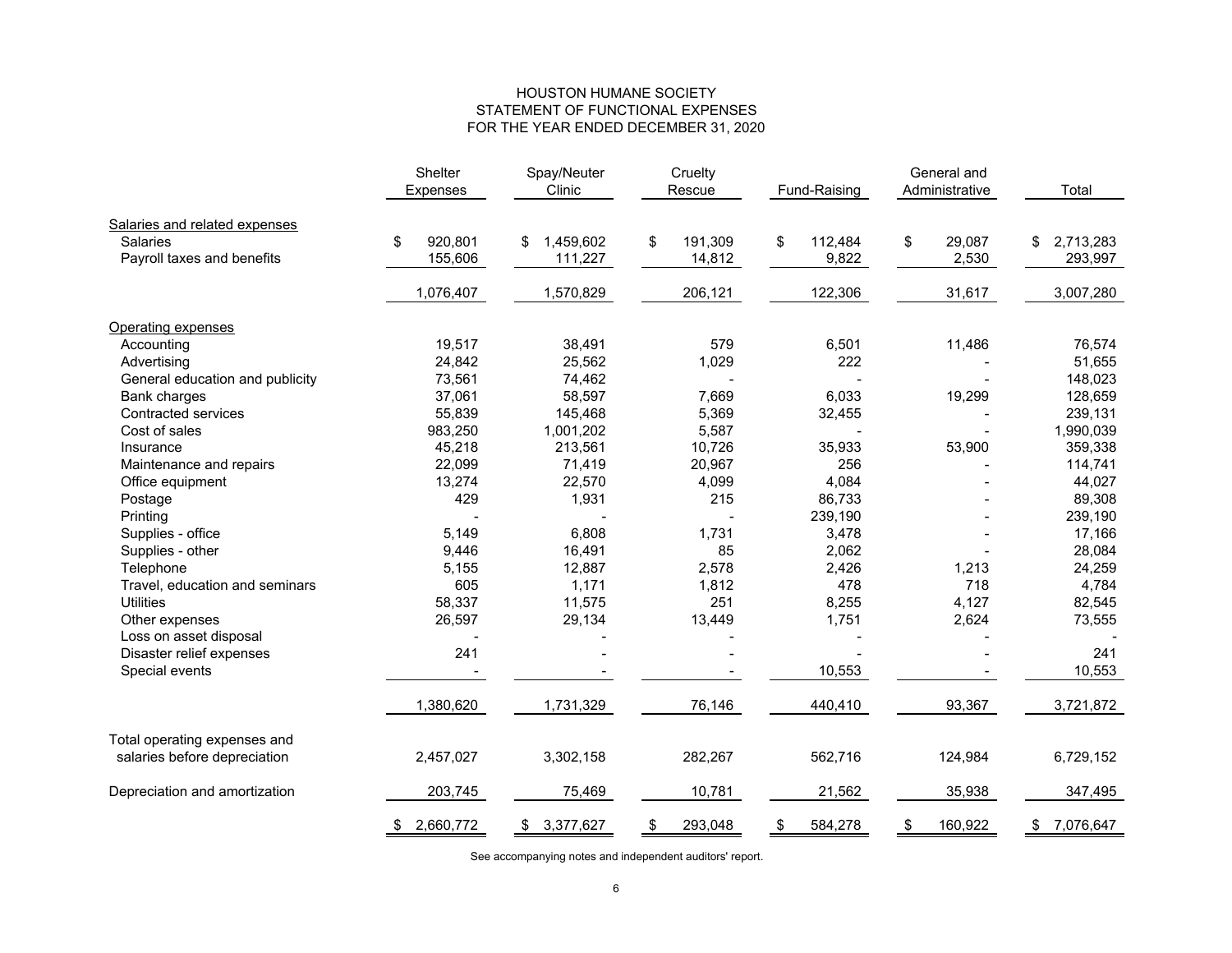#### HOUSTON HUMANE SOCIETY STATEMENT OF FUNCTIONAL EXPENSESFOR THE YEAR ENDED DECEMBER 31, 2019

|                                                  | Shelter<br><b>Expenses</b> | Spay/Neuter<br>Clinic | Cruelty<br>Rescue | Fund-Raising  | General and<br>Administrative | Total           |
|--------------------------------------------------|----------------------------|-----------------------|-------------------|---------------|-------------------------------|-----------------|
| Salaries and related expenses<br><b>Salaries</b> | \$<br>972,402              | 1,264,575<br>\$       | \$<br>142,424     | \$<br>68,499  | \$<br>34,560                  | 2,482,460<br>\$ |
| Payroll taxes and benefits                       | 159,602                    | 120,084               | 11,132            | 5,951         | 3,005                         | 299,774         |
|                                                  | 1,132,004                  | 1,384,659             | 153,556           | 74,450        | 37,565                        | 2,782,234       |
| Operating expenses                               |                            |                       |                   |               |                               |                 |
| Accounting                                       | 21,368                     | 40,263                | 1,047             | 7,049         | 12,305                        | 82,032          |
| Advertising                                      | 14,412                     | 14,239                | 363               | 51            |                               | 29,065          |
| General education and publicity                  | 60,167                     | 59,641                |                   |               |                               | 119,808         |
| <b>Bank charges</b>                              | 34,546                     | 56,585                | 7,149             | 2,822         | 17,842                        | 118,944         |
| Contracted services                              | 50,279                     | 227,332               | 5,796             | 20,535        |                               | 303,942         |
| Cost of sales                                    | 207,685                    | 1,227,178             | 3,309             |               |                               | 1,438,172       |
| Insurance                                        | 55,624                     | 198,425               | 10,535            | 35,278        | 52,917                        | 352,779         |
| Maintenance and repairs                          | 16,603                     | 48,192                | 16,018            |               |                               | 80,813          |
| Office equipment                                 | 11,711                     | 20,069                | 3,894             | 3,894         |                               | 39,568          |
| Postage                                          | 147                        | 661                   | 88                | 82,470        |                               | 83,366          |
| Printing                                         |                            |                       |                   | 174,380       |                               | 174,380         |
| Supplies - office                                | 5,827                      | 7,733                 | 1,933             | 3,867         |                               | 19,360          |
| Supplies - other                                 | 6,298                      | 22,003                | 47                | 3,230         |                               | 31,578          |
| Telephone                                        | 4,839                      | 12,097                | 2,419             | 2,277         | 1,138                         | 22,770          |
| Travel, education and seminars                   | 2,574                      | 5,922                 | 1,888             | 1,385         | 2,078                         | 13,847          |
| <b>Utilities</b>                                 | 59,675                     | 11,318                | 252               | 8,382         | 4,190                         | 83,817          |
| Other expenses                                   | 47,234                     | 20,364                | 10,124            | 1,150         | 1,752                         | 80,624          |
| Loss on asset disposal                           |                            |                       |                   |               | 11,207                        | 11,207          |
| Disaster relief expenses                         | 3,399                      | 532                   | 182               |               |                               | 4,113           |
| Special events                                   |                            |                       |                   | 869           |                               | 869             |
|                                                  | 602,388                    | 1,972,554             | 65,044            | 347,639       | 103,429                       | 3,091,054       |
| Total operating expenses and                     |                            |                       |                   |               |                               |                 |
| salaries before depreciation                     | 1,734,392                  | 3,357,213             | 218,600           | 422,089       | 140,994                       | 5,873,288       |
| Depreciation and amortization                    | 217,800                    | 76,465                | 10,925            | 21,847        | 36,410                        | 363,447         |
|                                                  | 1,952,192<br>\$            | 3,433,678<br>\$       | \$<br>229,525     | \$<br>443,936 | \$<br>177,404                 | 6,236,735<br>\$ |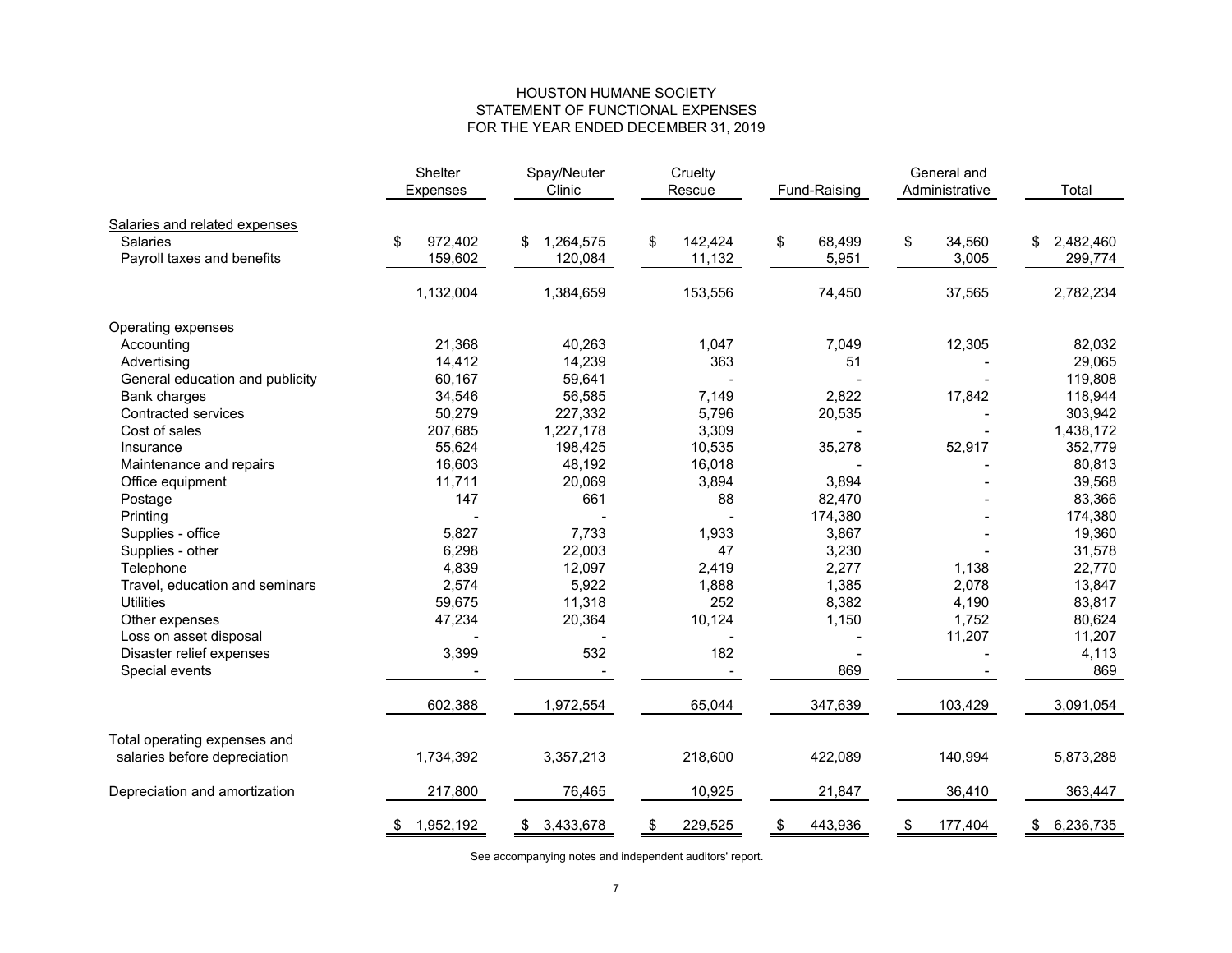# HOUSTON HUMANE SOCIETY STATEMENTS OF CASH FLOWS FOR THE YEARS ENDED DECEMBER 31, 2020 AND 2019

|                                                                              | 2020            | 2019            |
|------------------------------------------------------------------------------|-----------------|-----------------|
| Cash flows from operating activities                                         |                 |                 |
| Change in net assets                                                         | 2,209,511<br>S. | 1,224,854<br>\$ |
| Adjustments to reconcile change in net assets to net cash                    |                 |                 |
| provided by (used in) operating activities:<br>Depreciation and amortization | 347,495         | 363,447         |
| Gain on SBA loan forgiveness                                                 | (557,700)       |                 |
| Interest on SBA loan forgiven                                                | 3,170           |                 |
| Net realized/unrealized gain on investments                                  | (433, 786)      | (527, 398)      |
| Loss on disposal of assets                                                   |                 | 29,386          |
| (Increase) decrease in assets:                                               |                 |                 |
| Inventory                                                                    | 15,332          |                 |
| Prepaid expenses                                                             | (14, 661)       | (15, 332)       |
| Increase (decrease) in liabilities:                                          |                 |                 |
| Accounts payable                                                             | 24,605          | 626             |
| Accrued expenses                                                             | 49,477          | (47, 798)       |
| Net cash provided by operating activities                                    | 1,643,443       | 1,027,785       |
| Cash flows from investing activities                                         |                 |                 |
| Purchases of fixed assets                                                    | (183, 912)      | (162, 180)      |
| Proceeds from sales of marketable securities                                 | 10,413,198      | 5,530,752       |
| Purchases of marketable securities                                           | (12,080,841)    | (6,987,420)     |
| Net cash used in investing activities                                        | (1,851,555)     | (1,618,848)     |
| Cash flows from financing activities                                         |                 |                 |
| Proceeds from SBA loan                                                       | 564,530         |                 |
| Payments to SBA loan                                                         | (10,000)        |                 |
| Net cash provided by financing activities                                    | 554,530         |                 |
| Net increase (decrease) in cash and cash equivalents                         | 346,418         | (591,063)       |
| Cash and cash equivalents, beginning of year                                 | 2,060,554       | 2,651,617       |
| Cash and cash equivalents, end of year                                       | 2,406,972       | 2,060,554       |
| Supplemental cash flow disclosures:                                          |                 |                 |
| Interest                                                                     | \$<br>58        | \$              |
| SBA paycheck protection program loan forgiven including interest             | \$<br>557,700   | \$              |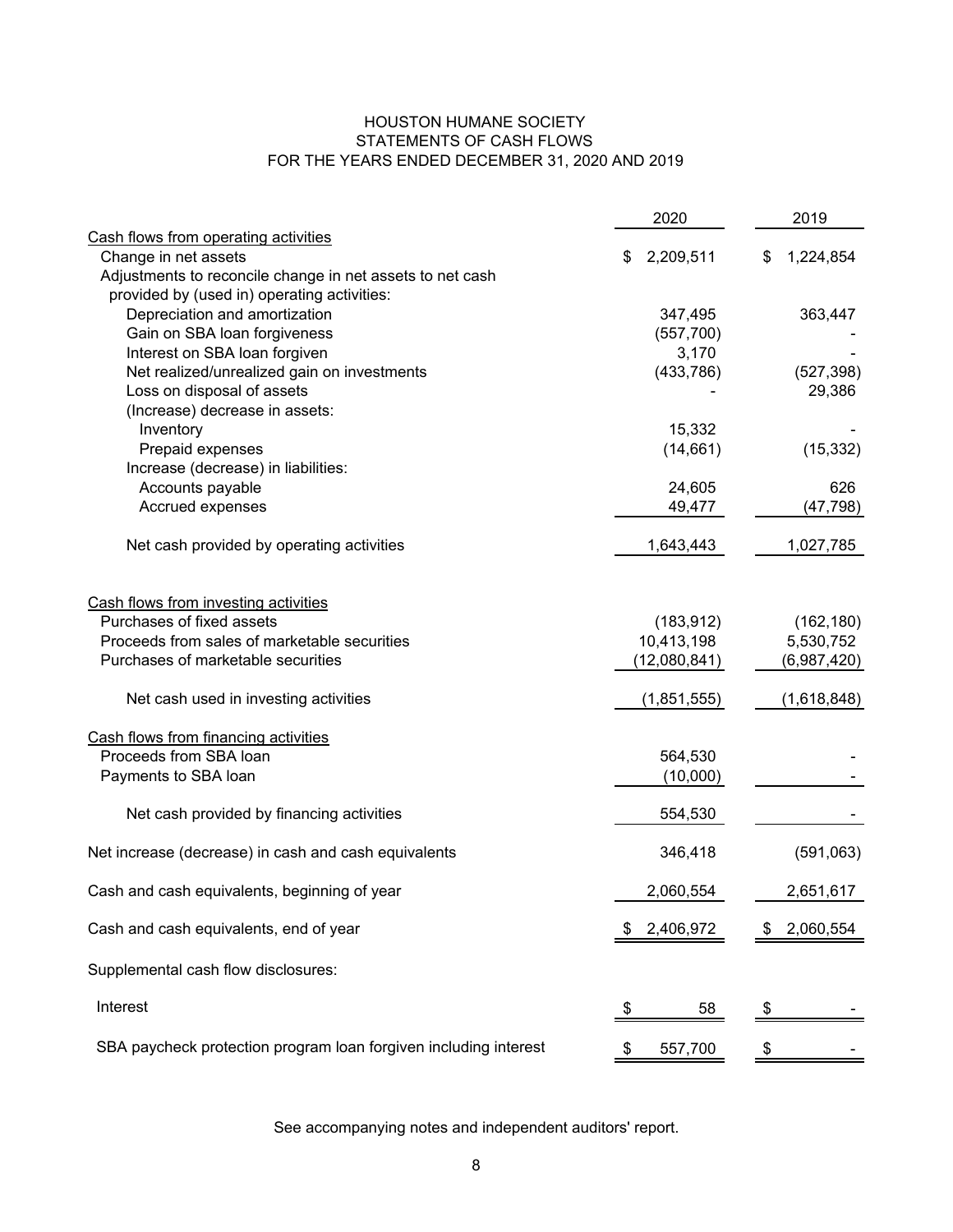# NOTE 1: Nature of activities and significant accounting policies

#### Nature of activities

The Houston Humane Society (the "Organization") is a nonprofit organization incorporated July 1958. The Organization, through leadership, education and action, seeks to prevent cruelty to all living creatures, relieve the suffering of animals, and provide educational programs to the general public regarding animal welfare. The Organization is located in Houston, Texas and provides animal care services for several surrounding counties. The Organization's primary sources of revenues are public and private contributions and service fees (clinic and shelter services).

#### Significant accounting policies

#### Basis of presentation

The accompanying financial statements of the Organization have been prepared on the accrual basis of accounting in conformity with accounting principles generally accepted in the United States of America ("U.S. GAAP") and follows the guidance of the Financial Accounting Standards Board ("FASB") related to financial statements of not-for-profit organizations. Accordingly, net assets and revenues, expenses, gains and losses are classified based on the existence or absence of donorimposed restrictions. The net assets of the Organization and changes therein are classified and reported as follows:

Net assets without donor restrictions – Net assets that are not subject to donor-imposed stipulations. Net assets without donor restrictions may be designated for specific purposes by action of the Board of Directors or may otherwise be limited by contractual agreements with outside parties. The Organization had net assets without donor restrictions of \$22,488,379 and \$20,113,958 as of December 31, 2020 and 2019, respectively.

Net assets with donor restrictions– Net assets subject to donor-imposed stipulations. Net assets with donor-imposed restrictions include net assets that are either (i) restricted until the donorimposed stipulation has been met through the passage of time and/or by actions of the Board of Directors, or (ii) expected to be maintained in perpetuity. When a purpose restriction is accomplished or a time restriction ends, net assets with donor restrictions are released to net assets without donor restrictions. The Organization had net assets with donor restrictions of \$2,688,671 and \$2,853,581 as of December 31, 2020 and 2019, respectively.

#### Cash and cash equivalents

The Organization considers all highly liquid investments with a maturity of three months or less when purchased to be cash equivalents. Cash and cash equivalents exclude restricted cash and cash equivalents.

# Restricted cash

In November 2016, the FASB issued Accounting Standards Update ("ASU") No. 2016-18, Statement of Cash Flows (Topic 230) – Restricted Cash, which addresses classification and presentation of changes in restricted cash on the statement of cash flows. ASU 2016-18 requires an entity's reconciliation of the beginning-of-period and end-of-period total amounts shown on the statement of cash flows to include in cash and cash equivalents amounts generally described as restricted cash and restricted cash equivalents. ASU 2016-18 is effective fiscal years beginning after December 15, 2018, and interim periods within fiscal years beginning after December 15, 2019. Early adoption is permitted, including adoption in an interim period. The Organization early adopted ASU 2016-18 for the fiscal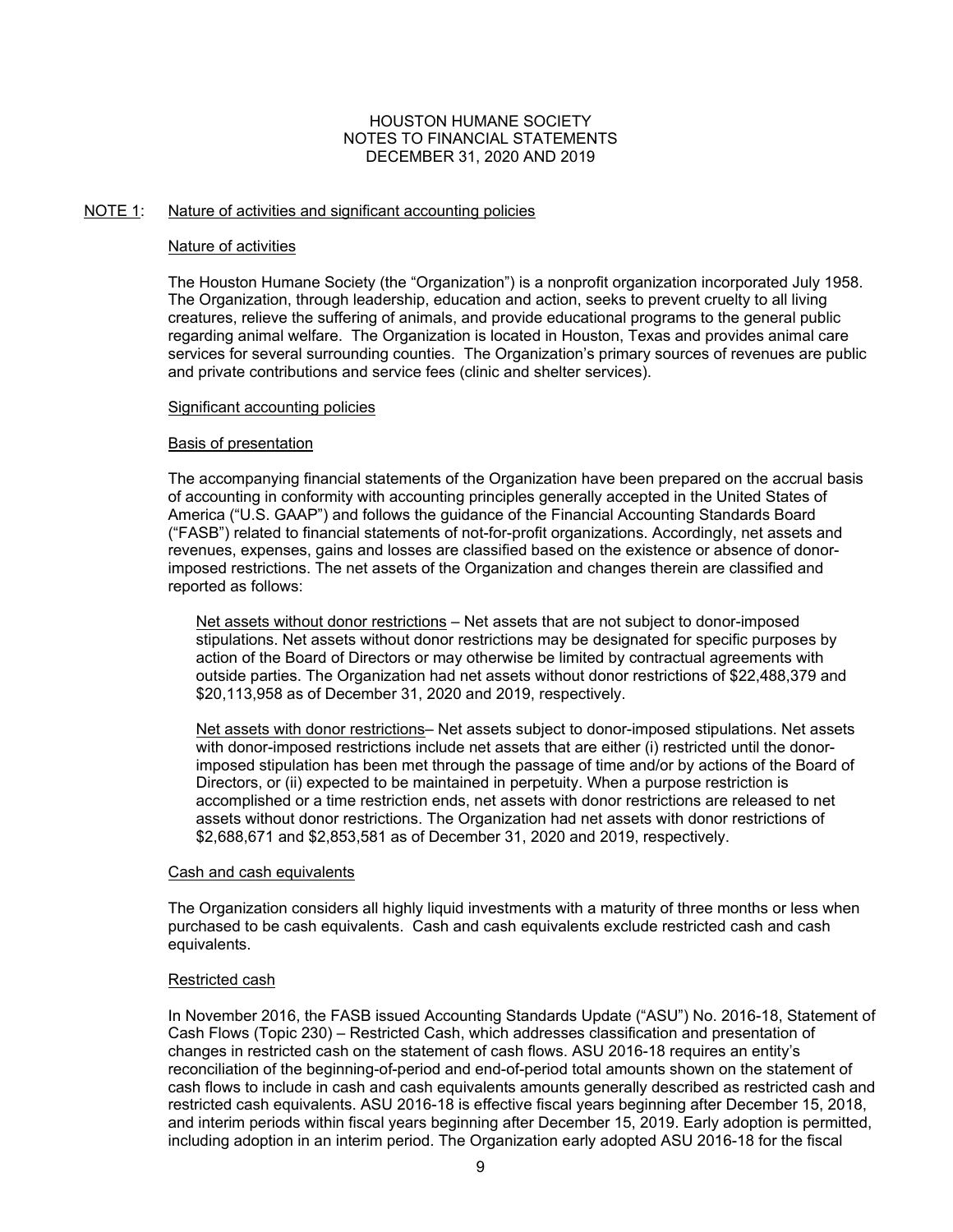# NOTE 1: Nature of activities and significant accounting policies (continued)

Significant accounting policies (continued)

#### Restricted cash (continued)

year ended December 31, 2020 using a retrospective transition method for each period presented. There is no restricted cash in fiscal years ended December 31, 2020 and 2019.

#### **Contributions**

Contributions received are recorded as contributions without donor restrictions and contributions with donor restrictions depending on the existence or nature of any donor restrictions. Contributions that are restricted by the donor are reported as an increase in net assets without donor restrictions, if the restriction expires in the reporting period in which the support is recognized. All other donor-restricted contributions are reported as net assets with donor restrictions, depending on the nature of the restrictions.

Endowment contributions and investments are restricted by the donor. Investment earnings available for distribution are recorded in net assets without donor restrictions. Investment earnings with donor restrictions are recorded in net assets with donor restrictions.

Conditional promises to give are not recognized in the financial statements until the conditions are substantially met or explicitly waived by the donor. Unconditional promises to give that are expected to be collected within one year are recorded at net realizable value. Unconditional promises to give that are expected to be collected in more than one year are recorded at fair value, which is measured as the present value of their future cash flows. The discounts on those amounts are computed using riskadjusted interest rates applicable to the years in which the promises are received. Amortization of the discounts is included in contribution revenue.

Management determines the amount necessary to provide as an allowance for uncollectible promises to give based on its evaluation of potential uncollectible contributions receivable at year-end. No allowance for uncollectible promises to give was considered necessary at December 31, 2020 and 2019.

#### Investments

Investments are composed of equity mutual and index funds, equity securities, fixed income bond funds and certificates of deposit and are recorded at fair market value. The realized and unrealized gains and losses on these investments are reflected in the statement of activities.

#### Impairment of long-lived assets

The Organization reviews its long-lived assets for impairment whenever events or changes in circumstances indicate that the carrying amount of an asset may not be recoverable. No impairments were indicated in 2020 or 2019.

#### Property and equipment

Donated furniture and equipment owned by the Organization is recorded at fair market value at date of contribution. All purchased furniture and equipment is recorded at historical cost.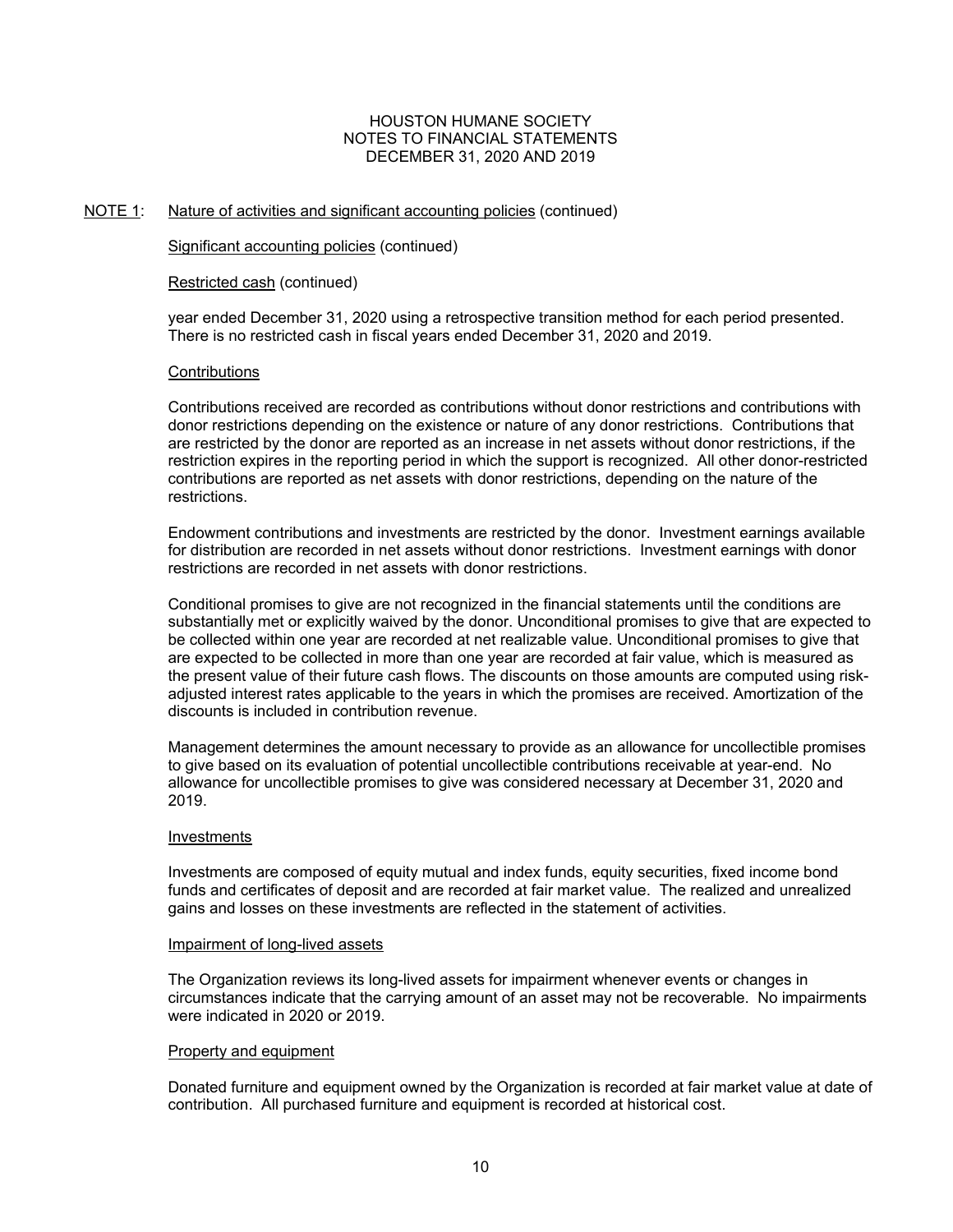# NOTE 1: Nature of activities and significant accounting policies (continued)

Significant accounting policies (continued)

Property and equipment (continued)

Depreciation of property and equipment is provided using both straight-line and accelerated methods over the following useful lives:

| Assets                            | Years     |
|-----------------------------------|-----------|
| Automobiles                       | 5         |
| Furniture and fixtures            | $5 - 15$  |
| Computer equipment                | $3 - 7$   |
| Machinery and equipment           | $5 - 7$   |
| <b>Buildings and improvements</b> | $15 - 39$ |

Expenditures for major renewals and betterments that extend the useful lives of property and equipment are capitalized. Expenditures for maintenance and repairs are charged to expense as incurred. Depreciation and amortization expense for the years ended December 31, 2020 and 2019 were \$347,495 and \$363,447, respectively.

#### Reclassifications

Certain reclassifications have been made to prior year amounts to conform to the current year presentation.

#### Recent Accounting Standards

In February 2016, FASB issued Accounting Standards Update ("ASU") 2016-02, *Leases—Topic 842*. The core principle of Topic 842 is that a lessee should recognize the assets and liabilities that arise from leases. ASU 2016-02 is effective fiscal years beginning after December 15, 2019, and interim periods within fiscal years beginning after December 15, 2020. The amendments in this Update defer the effective date of Leases by one year for entities in the "all other" category. Therefore, Leases is effective for those entities for fiscal years beginning after December 15, 2021, and interim periods within fiscal years beginning after December 15, 2022. Early adoption is permitted, including adoption in an interim period. The Organization is planning to adopt ASU 2016-02 in the fiscal year ended June 30, 2022 using a retrospective transition method for each period presented then.

#### Donated materials and services

The Organization records donated materials as contribution revenue in the period received at fair market value at the date of the gift. Contributed services of professionals are recognized as in-kind contribution revenue at their estimated fair value if they require specialized skills which would need to be purchased if they were not donated. In-kind donations included in contribution revenue at December 31, 2020 and 2019 totaled to \$916,775 and \$230,658, respectively, for food and supplies.

The Organization receives a significant amount of donated services from unpaid volunteers who assist in fund-raising and program activities. These donated services do not meet the criteria for recognition required by accounting principles generally accepted in the United States of America and are not reflected in the accompanying financial statements.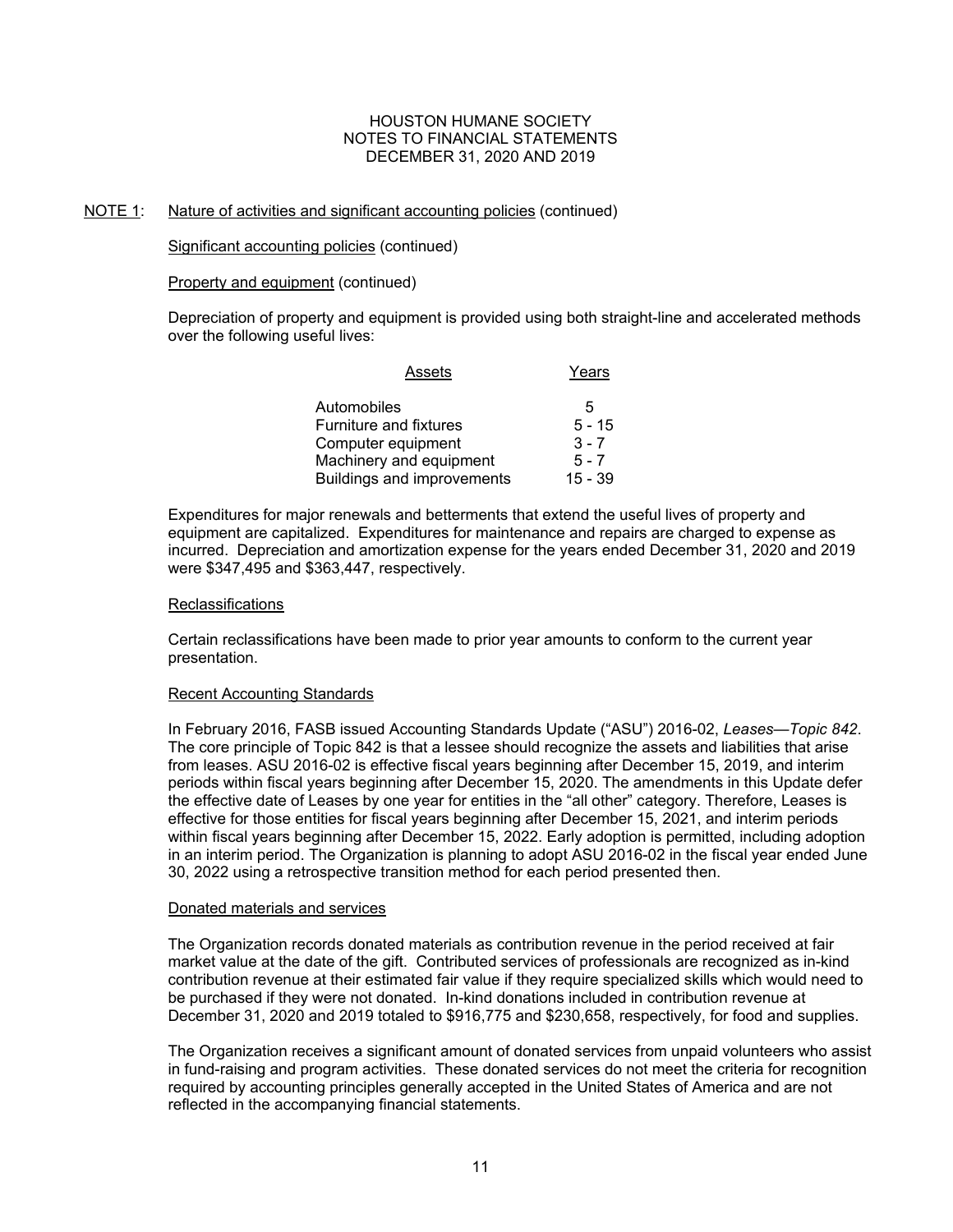# NOTE 1: Nature of activities and significant accounting policies (continued)

# Significant accounting policies (continued)

#### Functional allocation of expenses

The costs of the Organization's various programs and supporting services have been summarized on a functional basis. Accordingly, certain costs have been allocated among the programs and supporting services benefited.

#### Federal income tax

The Organization has been granted tax-exempt status by the Internal Revenue Service under Internal Revenue Code Section 501(c)(3). The Organization has unrelated business taxable income but sustains losses and has a net operating loss carryover. Accordingly, the Organization's financial statements do not include a provision for Federal income taxes.

In 2009, the Organization implemented the provisions of ASC Topic 740-10, *Income Taxes* which clarifies the accounting for uncertainty in income taxes. The Organization concluded there were no uncertain tax positions that result in material unrecognized tax benefits.

#### Use of estimates

The preparation of the Organization's financial statements in conformity with accounting principles generally accepted in the United States of America requires management to make estimates and assumptions that affect the reported amounts of assets and liabilities and disclosure of contingent assets and liabilities at the date of the financial statements and the reported amounts of revenue and expenses during each reporting period. Actual results could differ from those estimates.

# Advertising

The Organization expenses advertising costs as incurred. Advertising expense was \$51,655 and \$29,065 for the years ended December 31, 2020 and 2019, respectively.

# NOTE 2: Adoption of accounting standards

In May 2014, the FASB issued ASU No. 2014-09, Revenue from Contracts with Customers, which supersedes nearly all existing revenue recognition guidance under U.S. GAAP. The core principle of ASU No. 2014-09 is to recognize revenues when promised goods or services are transferred to customers in an amount that reflects the consideration to which an entity expects to be entitled to those goods or services. ASU No. 2014-09 defines a five-step process to achieve this core principle and, in doing so, more judgment and estimates may be required under existing U.S. GAAP. The standard is effective for annual periods beginning after December 15, 2017, using either of the following transition methods: (i) a full retrospective approach reflecting the application of the standard in each prior reporting period with the option to elect certain practical expedients, or (ii) a retrospective approach with the cumulative effect of initially adopting ASU No. 2014-09 recognized at the date of adoption (which includes additional footnote disclosures). In July 2015, the FASB issued ASU No. 2015-14 which delayed the effective date of ASU No. 2014-09 by one year (effective for annual periods beginning after December 15, 2018). This standard has been applied on a retrospective basis to the combined financial statements for the years June 30, 2020 and 2019. Because the timing and amount of revenue recognized previously is not different from revenue recognized under the new guidance,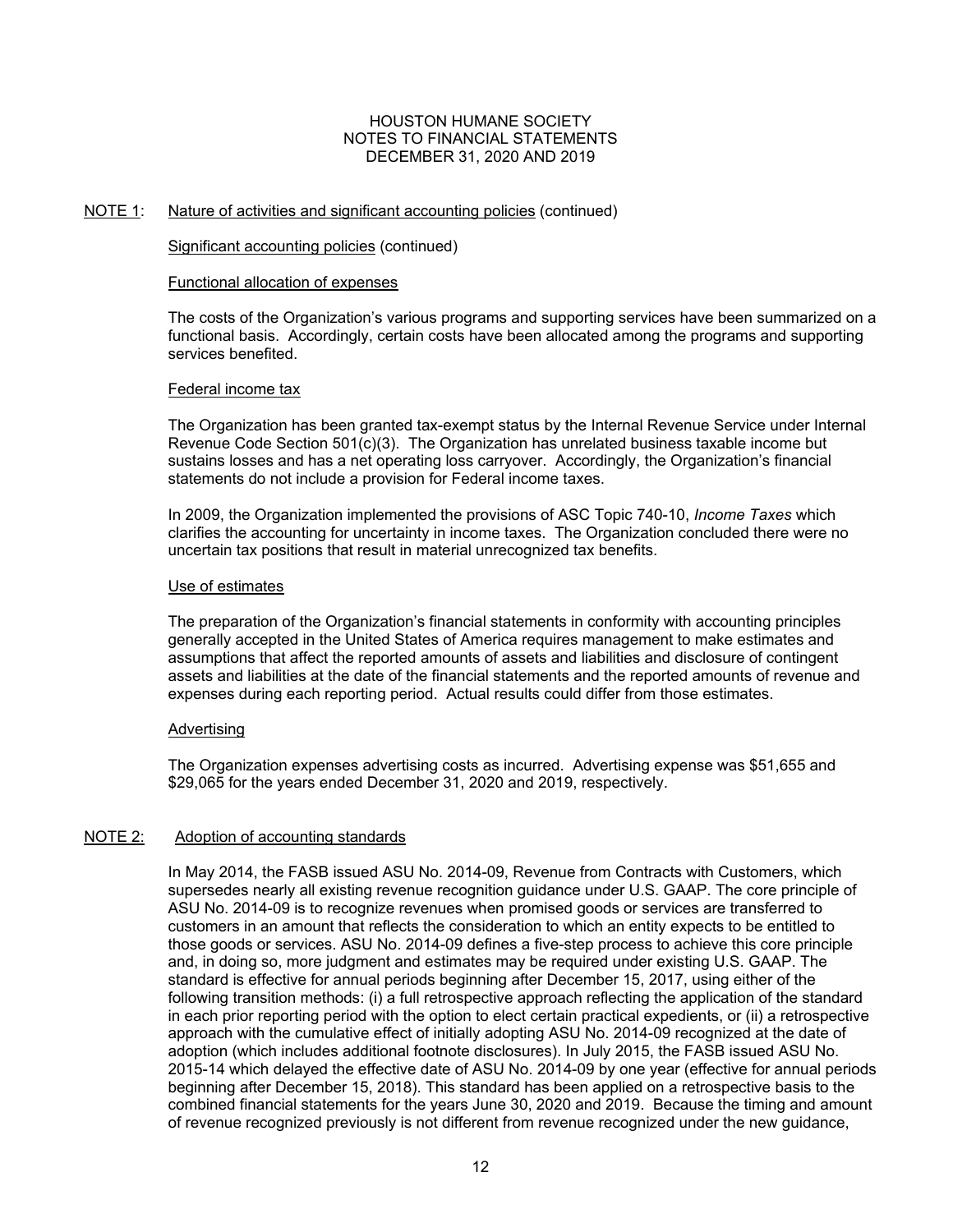# NOTE 2: Adoption of accounting standards (continued)

adoption of this standard had no impact on total beginning or ending net assets or on total changes in net assets for the years ended June 30, 2020 and 2019. Presentation and disclosure pertaining to the years ended June 30, 2020 and 2019 have been updated as appropriate to conform with the new standard.

In June 2018, the FASB issued ASU 2018-08, Not-for-Profit Entities (Topic 958): *Clarifying the Scope and the Accounting Guidance for Contributions Received and Contributions Made*. The amendments in this ASU clarify and improve current guidance about whether a transfer of assets (or the reduction, settlement, or cancellation of liabilities) is a contribution or an exchange transaction and provides additional guidance on determining whether a contribution is conditional and unconditional. This ASU could impact the timing of revenue recognition and the financial statement disclosures related to such transactions. This standard has been applied on a retrospective basis to the combined financial statements for the years December 31, 2020 and 2019. Because the timing and amount of revenue recognized previously is not different from revenue recognized under the new guidance, adoption of this standard had no impact on total beginning or ending net assets or on total changes in net assets for the years ended December 31, 2020 and 2019. Presentation and disclosure pertaining to the years ended December 31, 2020 and 2019 have been updated as appropriate to conform with the new standard.

# NOTE 3: Investments

In accordance with accounting guidance, fair value is defined as the price that the Organization would receive upon selling an investment in a timely transaction to an independent buyer in the principal or most advantageous market of the investment. Various inputs are used in determining the value of the investments. A three-tier hierarchy of inputs is used to establish a classification of fair value measurements and disclosure. The three-tier hierarchy of inputs is summarized below:

- Level 1 quoted prices in active markets for identical securities
- Level 2 other significant observable inputs (including quoted prices for similar securities, interest rates, prepayment speeds, credit risk, etc.)
- Level 3 valuations based on inputs that are unobservable and significant to the overall fair value measurement.

Level 1 inputs - The fair value of the organization's mutual funds, common stocks, corporate bonds, and fixed income securities are valued at the closing price reported on the active market on which the individual securities are traded.

Level 2 inputs - The fair value of certificates of deposit is based on yields for security of comparable maturity, quality, and type as obtained from market makers, which are observable inputs other than the quoted market prices.

Level 3 inputs - The fair value of hedge funds, real estate backed investments, and commodities are determined through consideration of the net asset values provided by the fund manager and other market factors. Other factors include, but are not limited to, estimates of liquidation value, prices of recent transactions in the same or similar funds, current performance, future expectations of the particular investment, and changes in market outlook and the financing environment.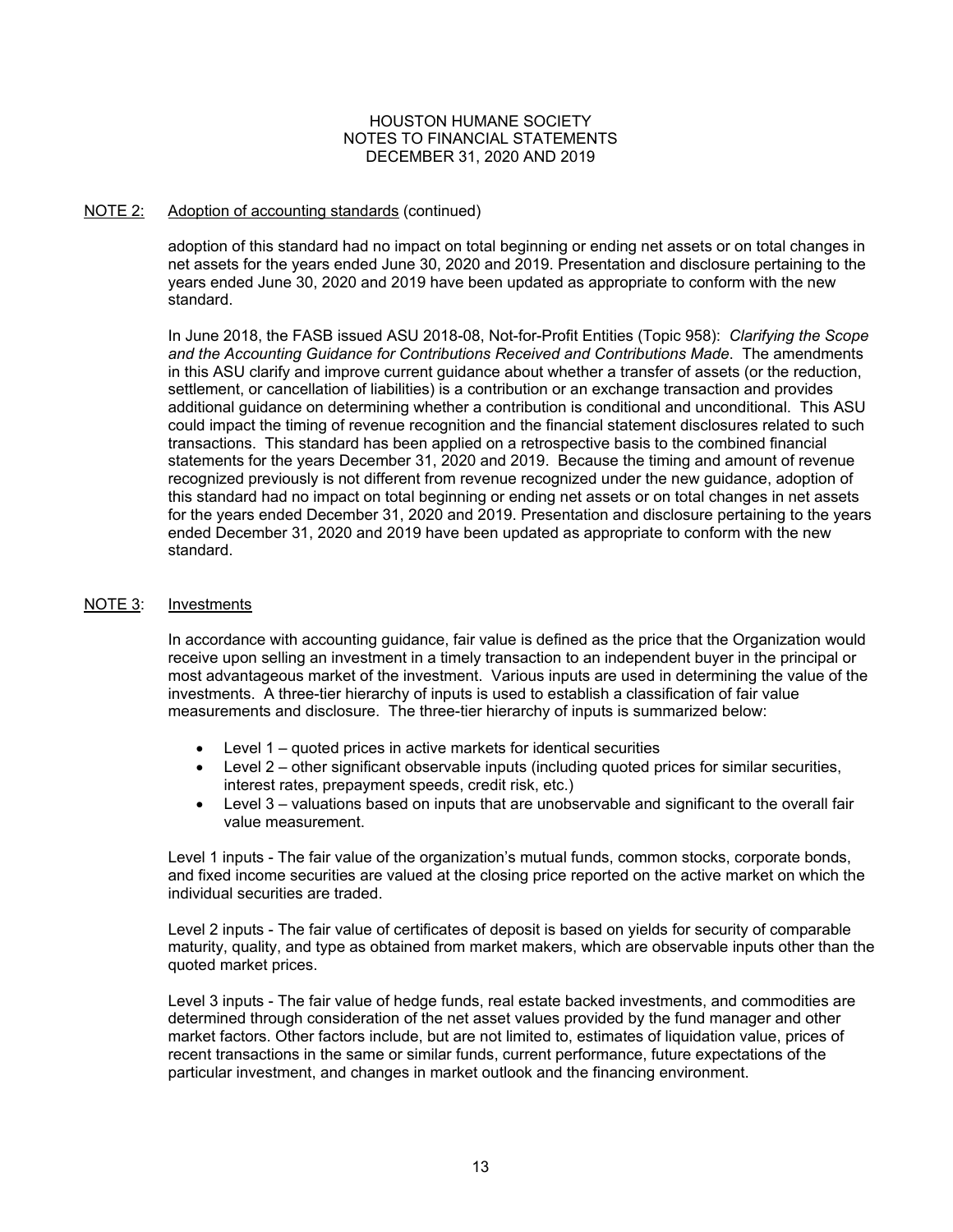#### NOTE 3: Investments (continued)

The inputs or methodology used for valuing securities are not an indication of the risk associated with investing in those securities. The following table sets forth by level, within the fair value hierarchy, the Organization's assets at fair value as of December 31, 2020:

|                               | Level 1   | Level 2     | Level 3 | Total        |
|-------------------------------|-----------|-------------|---------|--------------|
| Certificates of deposit       |           | \$5,926,854 |         | 5,926,854    |
| U.S. Treasury notes           | 3,588,974 |             |         | 3,588,974    |
| Equity mutual and index funds | 351,226   |             |         | 351,226      |
| Equity securities             | 2,752,345 |             |         | 2,752,345    |
| Fixed income taxable bond     |           |             |         |              |
| funds                         | 926,678   |             |         | 926,678      |
|                               | 7,619,223 | 5,926,854   |         | \$13,546,077 |

The following table sets forth by level, within the fair value hierarchy, the Organization's assets at fair value as of December 31, 2019:

| Level 1        | Level 2     | Level 3 |  | Total      |
|----------------|-------------|---------|--|------------|
| $\blacksquare$ | \$5,739,742 |         |  | 5,739,742  |
| 2,030,007      |             |         |  | 2,030,007  |
| 444,628        |             |         |  | 444,628    |
| 2,281,677      |             |         |  | 2,281,677  |
|                |             |         |  |            |
| 948.594        | -           |         |  | 948,594    |
| \$5,704,906    | 5,739,742   |         |  | 11,444,648 |
|                |             |         |  |            |

The following schedule summarizes the fair market value of investments held by the Organization at December 31, 2020:

|                         | Without |                     | With |              |   |            |
|-------------------------|---------|---------------------|------|--------------|---|------------|
|                         |         | <b>Restrictions</b> |      | Restrictions |   | Total      |
| Certificates of deposit | \$      | 5,926,854           | \$   |              | S | 5,926,854  |
| U.S. Treasury notes     |         | 3,588,974           |      |              |   | 3,588,974  |
| Equity mutual and index |         |                     |      |              |   |            |
| funds                   |         |                     |      | 351,226      |   | 351.226    |
| Equity securities       |         | 2,069,827           |      | 682,518      |   | 2,752,345  |
| <b>Government Bonds</b> |         | 926,678             |      |              |   | 926,678    |
|                         |         | 12,512,333          |      | 1,033,744    |   | 13,546,077 |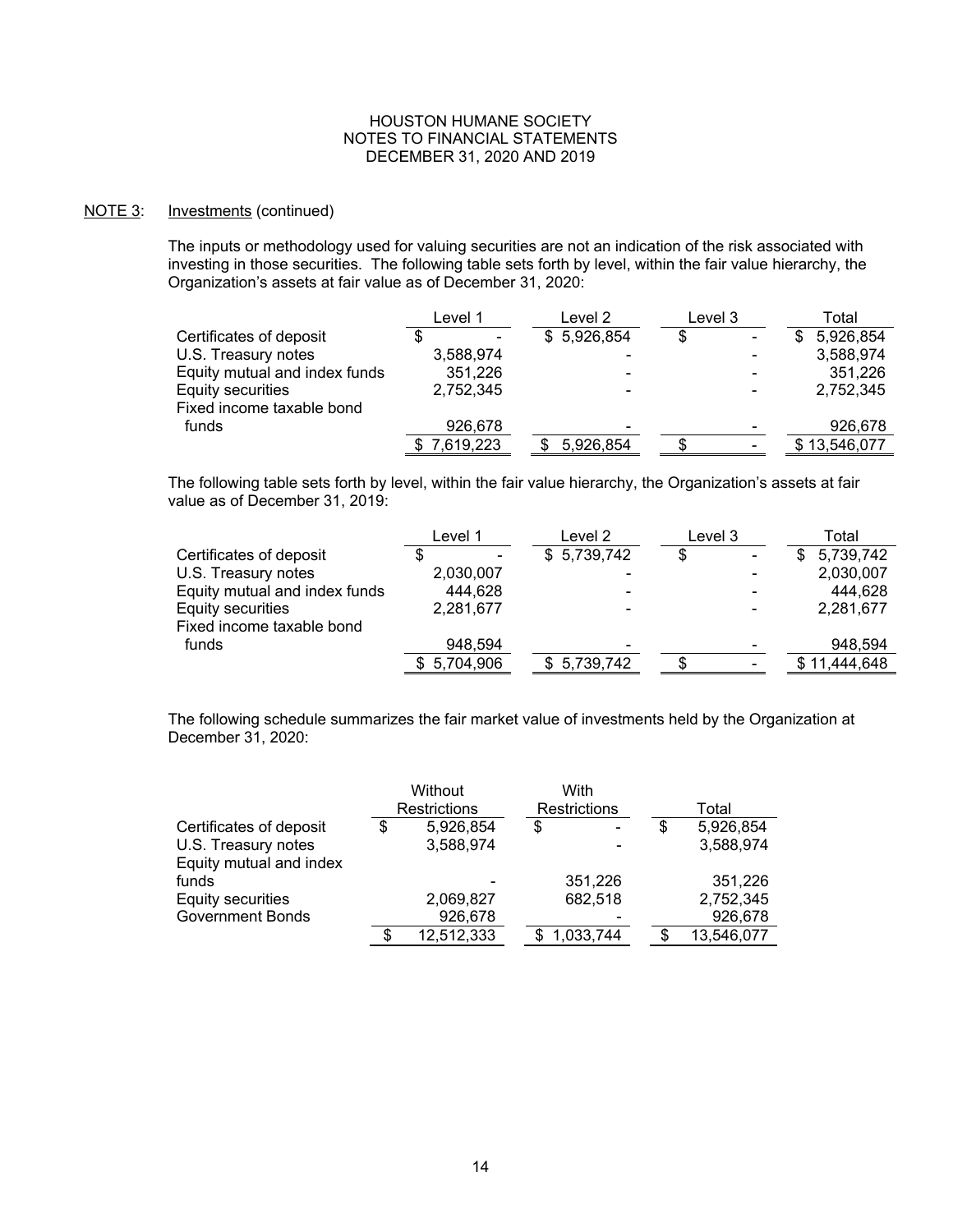# NOTE 3: Investments (continued)

The following schedule summarizes the fair market value of investments held by the Organization at December 31, 2019:

|                                                | Without<br><b>Restrictions</b> | With<br><b>Restrictions</b> | Total           |
|------------------------------------------------|--------------------------------|-----------------------------|-----------------|
| Certificates of deposit                        | \$<br>5,739,742                | \$                          | \$<br>5,739,742 |
| U.S. Treasury notes<br>Equity mutual and index | 2,030,007                      |                             | 2,030,007       |
| funds                                          |                                | 444,628                     | 444,628         |
| Equity securities                              | 1,748,021                      | 533,656                     | 2,281,677       |
| Government bonds                               | 948,594                        |                             | 948,594         |
|                                                | 10,466,364                     | \$<br>978,284               | 11,444,648      |

# NOTE 4: Liquidity and availability of financial resources

The following reflects the Organization's financial assets as of December 31, 2020 and 2019, reduced by amounts not available for general use because of contractual or donor-imposed restrictions within one year of the financial position date. Amounts not available include amounts restricted for a donor specified purpose.

|                                                                                                                                                                               | 2020         | 2019         |
|-------------------------------------------------------------------------------------------------------------------------------------------------------------------------------|--------------|--------------|
| Financial assets, at year-end                                                                                                                                                 | \$15,967,711 | \$13,520,534 |
| Less those unavailable for general expenditure within one<br>year, due to contractual or donor-imposed restrictions:<br>Restricted by donor with time or purpose restrictions | 2,688,671    | 2,853,581    |
| Financial assets available to meet cash needs for general                                                                                                                     |              |              |
| expenditures within one year                                                                                                                                                  | 13,279,040   | 10,666,953   |

The Organization is substantially supported by individual contributors in the form of one-time donations, bequests which usually come from individuals who have previously adopted animals from the Organization or have another personal connection to the Organization, and fundraising events held at various times throughout the year. Other revenue sources include in-kind contributions from sponsor companies and other restricted contributions from major donors.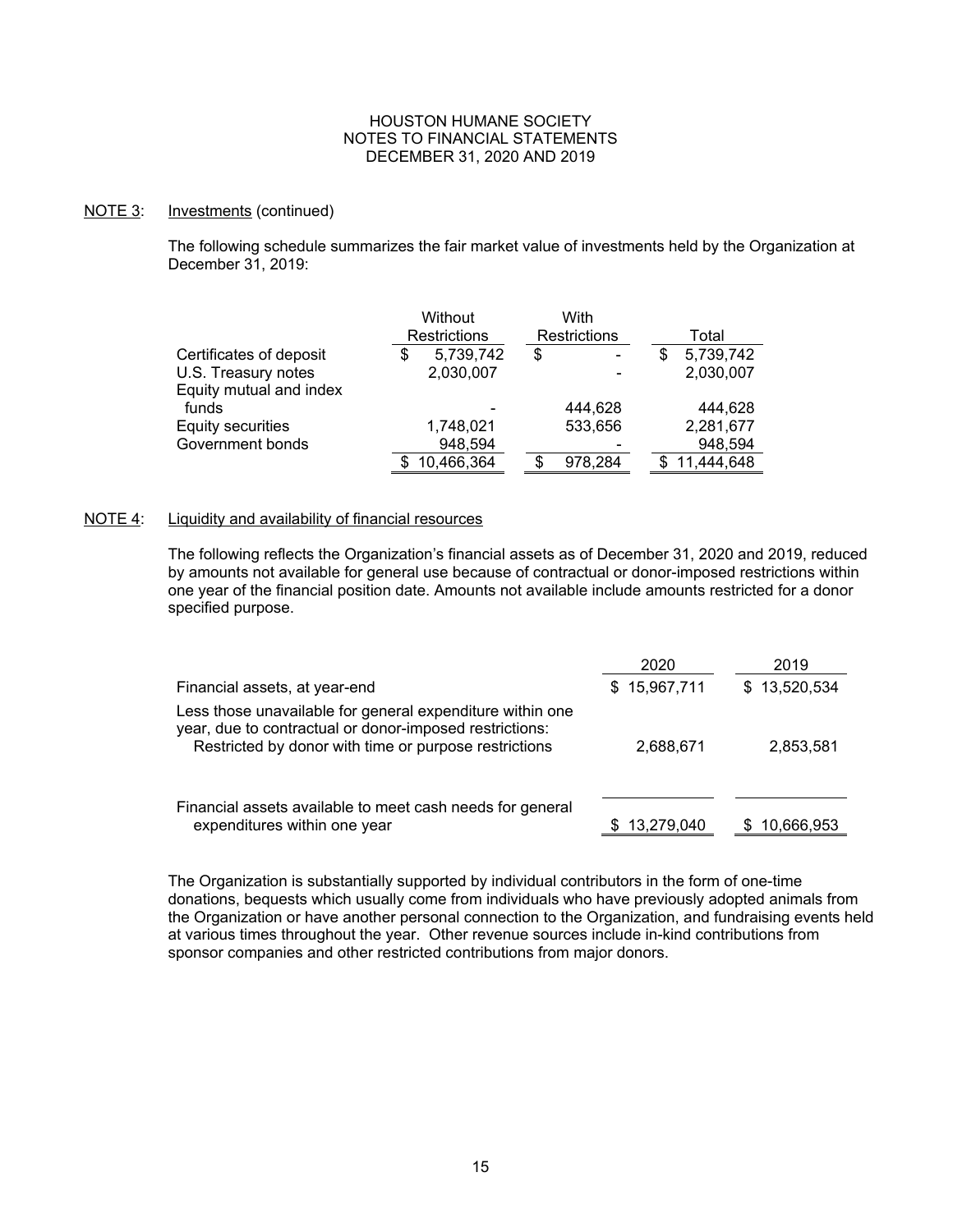# NOTE 5: SBA paycheck protection program loan

On April 30, 2020, the Organization was granted a loan from a bank in the amount of \$564,530, pursuant to the Paycheck Protection Program (the "PPP") under Division A, Title I of the CARES Act, which was enacted March 27, 2020.

The loan, which was in the form of a note dated April 30, 2020 issued by the Organization, had an original maturity of April 30, 2022 and bears interest at a rate of .98% per annum, commencing on October 30, 2020. Funds from the loan could only be used for payroll costs, costs used to continue group health care benefits, mortgage payments, rent, utilities, and interest on other debt obligations.

The Organization used the loan amount for qualifying expenses and the loan was partially forgiven on December 2, 2020. The Organization paid unforgiven portion, including interest, of \$10,059 on December 7, 2020. Subsequently, the \$10,059 was forgiven and received on February 23, 2021. The Organization has adopted ASC 470 to account for the loan and has recorded an SBA loan gain from the forgiven portion of the loan in the statement of activities.

# NOTE 6: Endowment

The Organization's endowment consists of a memorial fund in the name of Royce Clark and Gordon Watson at JPMorgan Chase Bank, N.A. The income from the fund is restricted to the funding of special events and other non-routine expenditures.

# Interpretation of relevant law

The Organization has interpreted the State Prudent Management of Institutional Funds Act (SPMIFA) as requiring the preservation of the fair value of the original gift as of the gift date of the donor-restricted endowment funds absent explicit donor stipulations to the contrary. As a result of this interpretation, the Organization classifies as net assets with donor restrictions (a) the original value of gifts donated to the endowment, (b) the original value of subsequent gifts to the endowment, and (c) accumulations to the endowment made in accordance with the direction of the applicable donor gift instrument at the time the accumulation is added to the fund. In accordance with SPMIFA, the Organization considers the following factors in making a determination to appropriate or accumulate endowment funds with donor restrictions:

- (1) The duration and preservation of the fund
- (2) The purposes of the donor-restricted endowment fund
- (3) General economic conditions
- (4) The possible effect of inflation and deflation
- $(5)$  The expected total return from income and the appreciation of investments
- (6) Other resources of the Organization
- (7) The investment policies of the Organization.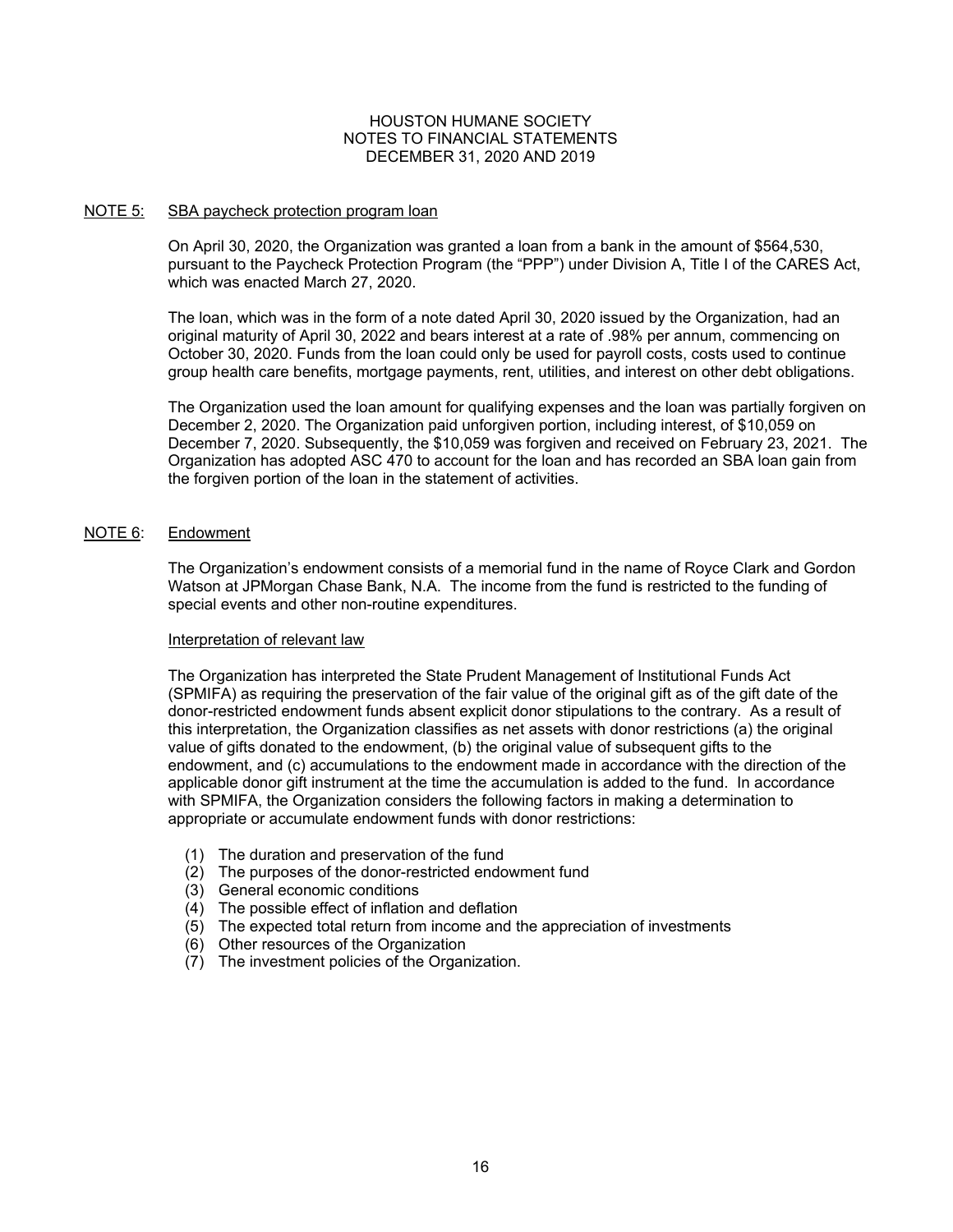# NOTE 6: Endowment (continued)

Endowment net assets consist of the following at December 31, 2020:

|                            | Without             |                     |             |
|----------------------------|---------------------|---------------------|-------------|
|                            | Donor               | With Donor          |             |
|                            | <b>Restrictions</b> | <b>Restrictions</b> | Total       |
| Donor restricted endowment |                     |                     |             |
| Fund                       | 228,206             | 838,163             | \$1,066,369 |

Endowment net assets consist of the following at December 31, 2019:

|                            | Without             |                   |         |
|----------------------------|---------------------|-------------------|---------|
|                            | Donor               | <b>With Donor</b> |         |
|                            | <b>Restrictions</b> | Restrictions      | Total   |
| Donor restricted endowment |                     |                   |         |
| Fund                       | 151.603             | 838,163           | 989,766 |

Changes in endowment net assets for the years ended December 31, 2020 and 2019, are as follows:

|                                                                                                                                                              |    | Without<br>Donor<br>Restrictions         |    | <b>With Donor</b><br><b>Restrictions</b>  | Total                                        |
|--------------------------------------------------------------------------------------------------------------------------------------------------------------|----|------------------------------------------|----|-------------------------------------------|----------------------------------------------|
| Endowment net assets,<br>December 31, 2018<br>Contributions<br>Investment income<br>Unrealized and realized gains<br>Amounts appropriated for<br>expenditure | \$ | 40,582<br>111,021                        | \$ | 838,163<br>26,990<br>86,068<br>(113, 058) | \$<br>878,745<br>26,990<br>86,068<br>(2,037) |
| Endowment net assets,<br>December 31, 2019<br>Contributions<br>Investment income<br>Unrealized and realized loss<br>Amounts appropriated for<br>expenditure  |    | 151,603<br>23,397<br>(93,555)<br>146,761 |    | 838,163                                   | 989,766<br>23,397<br>(93,555)<br>146,761     |
| Endowment net assets,<br>December 31, 2020                                                                                                                   | S  | 228,206                                  | S  | 838,163                                   | \$1,066,369                                  |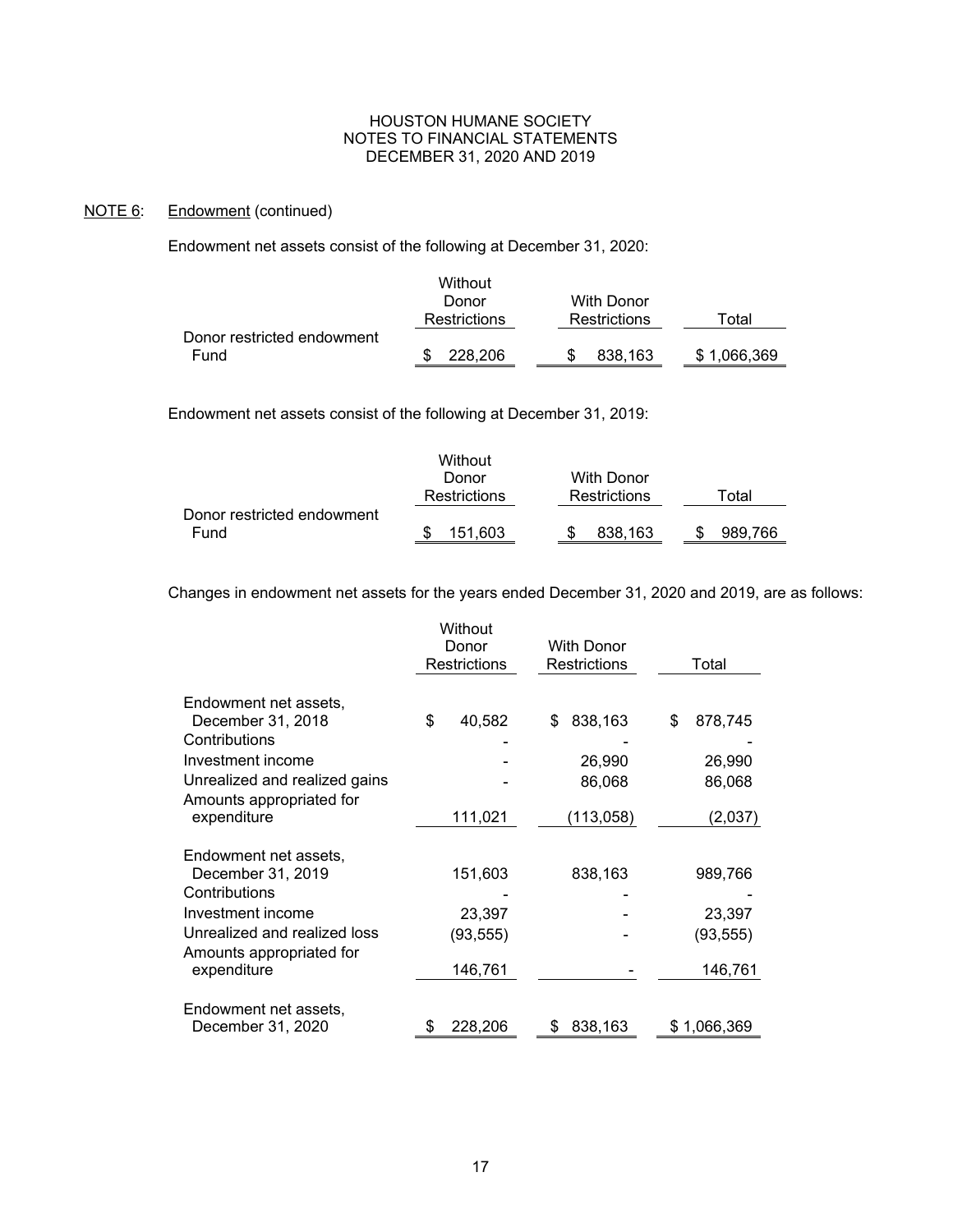# NOTE 6: Endowment (continued)

### Fund with deficiency

From time to time, the fair value of assets associated with individual endowment funds with donor restrictions may fall below the level that the donor or SPMIFA requires the Organization to retain as a fund of perpetual duration. There was no deficiency as of December 31, 2020.

#### Return objectives and risk parameters

The Organization has adopted investment and spending policies for endowment assets that seek income and capital growth as well as preservation of principal. It is intended to have an average level of risk and may experience moderate levels of volatility.

# Strategies employed for achieving objectives

To satisfy its investment objectives, the Organization relies on a total return strategy in which investment returns are achieved through both capital appreciation (realized and unrealized) and current yield (interest and dividends). The Organization targets a diversified asset allocation that places a greater emphasis on equity-based investments to achieve its long-term return objectives within prudent risk constraints.

#### Spending policy

The Organization's spending policy is to spend all amounts above the restricted endowment amount on expenditures allowed by the endowment. Typically, the Organization withdraws the excess amounts from the investment endowment assets once a year.

# NOTE 7: Special events

Special events consist of revenues and expenses from the following:

|                                | 2020 |         |    | 2019     |  |
|--------------------------------|------|---------|----|----------|--|
| K-9 Fun Run                    | \$   | 35,244  | \$ | 22,430   |  |
| <b>Companion Camp</b>          |      | 36,754  |    | 56,051   |  |
| Young Adult Professionals      |      | 1,772   |    | 3,493    |  |
| Par Fore Pets Golf Tournament  |      |         |    | 23,986   |  |
| No Ball                        |      | 53,115  |    |          |  |
| <b>Car Auction</b>             |      | 4,545   |    | 2,442    |  |
|                                |      | 131,430 |    | 108,402  |  |
| Less direct benefits to donors |      | (8,233) |    | (16,982) |  |
|                                |      | 123,197 |    | 91,420   |  |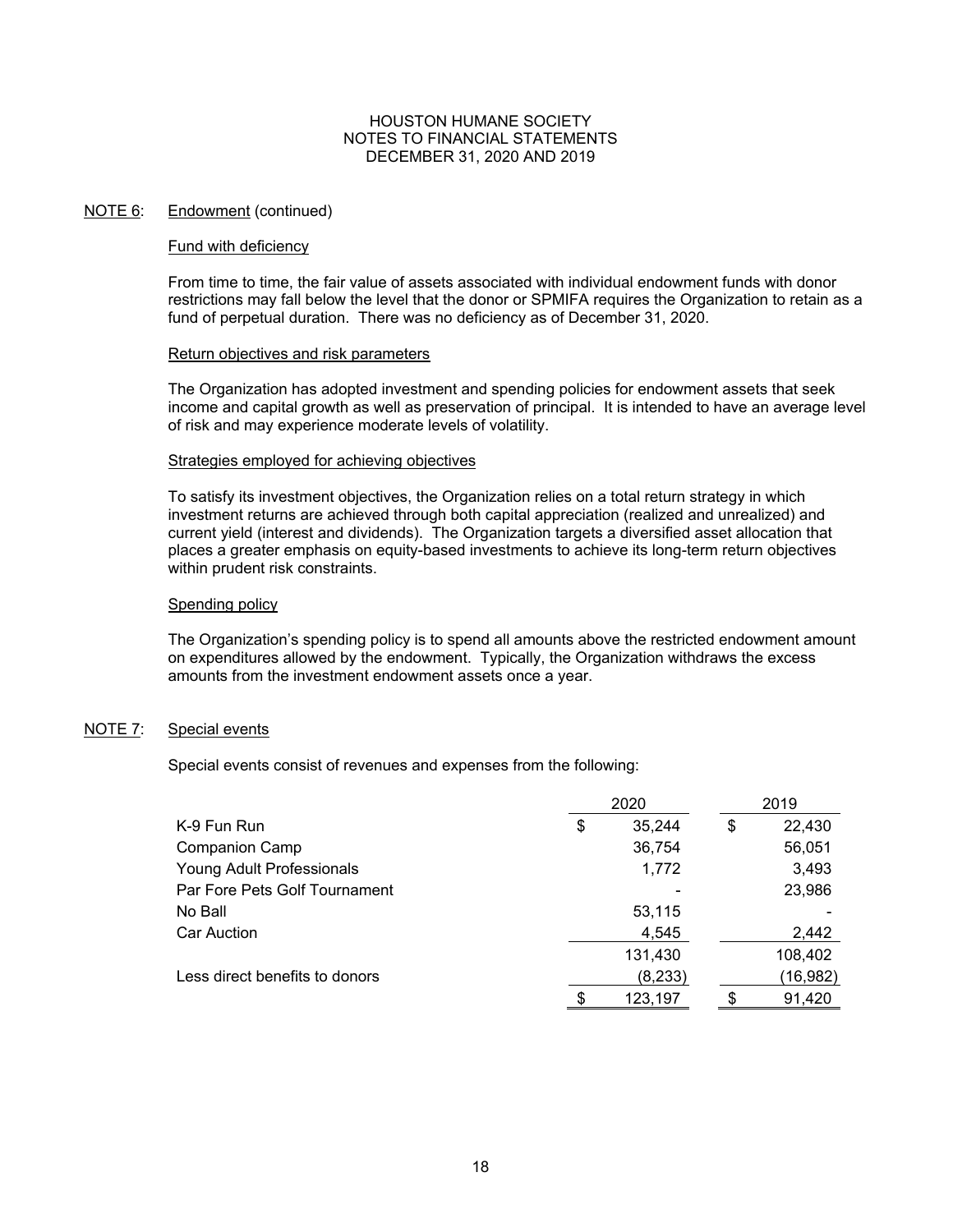# NOTE 8: Net assets with donor restrictions

At December 31, 2020 and 2019, net assets with donor restrictions are available for the following:

|                                         |    | 2020      |    | 2019      |  |  |
|-----------------------------------------|----|-----------|----|-----------|--|--|
| Heartworm                               | \$ | 6.935     | \$ |           |  |  |
| Benfield Foundation- ultrasound machine |    |           |    | 15,000    |  |  |
| Hurricane Harvey Disaster Recovery      |    | 1,842,833 |    | 1,981,055 |  |  |
| Hamill Foundation- x-ray machine        |    | 739       |    | 19,363    |  |  |
| Endowment                               |    | 838,163   |    | 838,163   |  |  |
|                                         | S  | 2,688,670 | S  | 2,853,581 |  |  |

For the years ended December 31, net assets were released from donor restrictions by incurring expenses satisfying the restricted purposes or by occurrence of events specified by the donors as follows:

|                                          | 2020          |  |    | 2019    |  |  |
|------------------------------------------|---------------|--|----|---------|--|--|
| Hamill Foundation - x-ray machine        | \$<br>18,624  |  | \$ | 39,638  |  |  |
| Heartworm                                | 7,835         |  |    | 9,139   |  |  |
| <b>ACU/Raider Case</b>                   | 33,407        |  |    | 56,135  |  |  |
| Hurricane Harvey                         | 138,221       |  |    | 109,113 |  |  |
| <b>Grooming Fund</b>                     | 100           |  |    | 60      |  |  |
| Spay and Neuter Clinic                   |               |  |    | 60      |  |  |
| Pet Pantry                               | 64,058        |  |    |         |  |  |
| Food/Supply                              | 450           |  |    | 1,792   |  |  |
| Monty's Task Force                       |               |  |    | 25      |  |  |
| Wilma Memorial Fund                      | 1,161         |  |    |         |  |  |
| <b>Special Needs Fund</b>                | 225           |  |    | 330     |  |  |
| Education                                | 5,000         |  |    |         |  |  |
| PSC-Isolation building                   |               |  |    | 11,630  |  |  |
| Banfield Foundation - Ultrasound machine | 15,000        |  |    |         |  |  |
|                                          | \$<br>284,081 |  | S  | 227,922 |  |  |

# NOTE 9: Merchandise sales

Merchandise sales include items sold through the Organizations' clinic and shelter retail store. The revenue generated from merchandise sales is available for program expenses.

# NOTE 10: Related party transactions

From time to time, the organization purchases goods and services from businesses that are owned or operated by employees and or members of their respective board. There were no transactions during the years ended December 31, 2020 and 2019 that were material to the financial statements. These transactions are done at arm's length and at market rates (that are sometimes discounted). The board has in place a conflict of interest policy that requires disclosure of any Board member that may do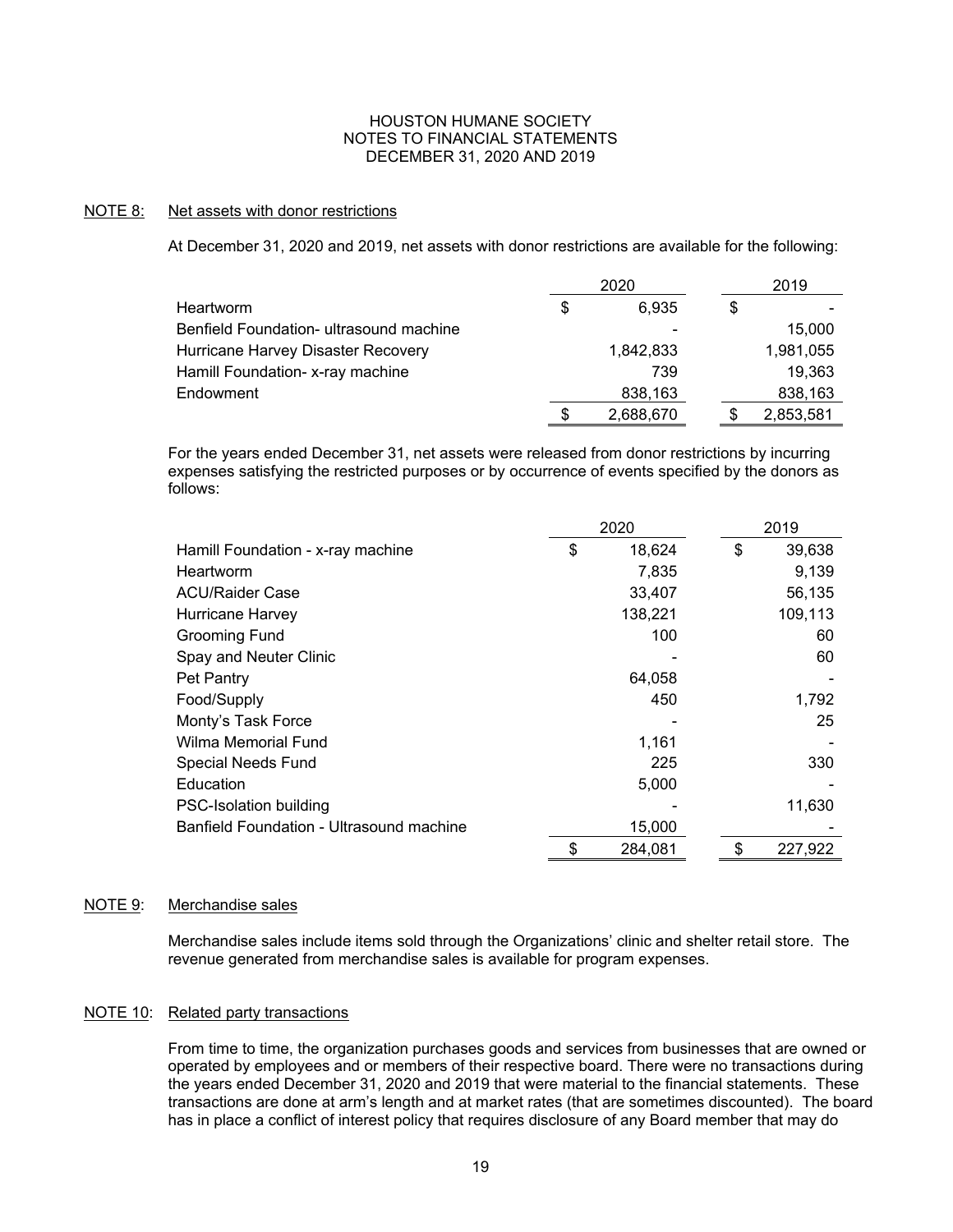# NOTE 10: Related party transactions (continued)

business with the organization, and the board members are not allowed to participate on any purchase decisions by the organization involving their respective business.

Family members of the president of the Board of Directors received commissions for insurance sales and referrals related to the Organization's property, casualty, and health insurance policies. Fees for these services totaled \$13,528 and \$12,232 for the years ended December 31, 2020 and 2019, respectively.

The secretary of the Board of Directors owns a veterinarian clinic which provided veterinarian services to the organization and was paid \$16,500 and \$22,000 for the years ended December 31, 2020 and 2019, respectively, for these services.

A Board of Directors member received payment of \$72,000 for consulting services offered for the year ended December 31, 2020.

# NOTE 11: Operating leases

The Organization leases certain office equipment. Total lease expense amounted to \$13,824 and \$13,667 for the years ended December 31, 2020 and 2019, respectively.

Future minimum rental payments under the noncancelable operating leases are as follows at December 31:

| 2021 | S | 13,824 |
|------|---|--------|
| 2022 |   | 13,824 |
| 2023 |   | 2,206  |
|      | S | 29,854 |

# NOTE 12: Concentrations of credit risk

The Organization is subject to concentrations of credit risk primarily with respect to its cash and investments. As of December 31, 2020, the Organization had \$1,906,377 of cash over the Federal Deposit Insurance Corporation insured limit. The Organization also deposits cash in money market funds accounts that invest in U.S. government or other highly rated securities but are not insured by FDIC. At December 31, 2020, uninsured balances held in money market funds accounts totaled \$204,095. It is the policy of the Organization's management to continually evaluate the underlying strength of its financial institutions.

Investments consist primarily of certificates of deposit, foreign and domestic corporate stocks, which could subject the Organization to losses in the event of general downturns in foreign or U.S. stock markets. The Organization has reduced its risk related to common stock through diversification into investments in a variety of industries.